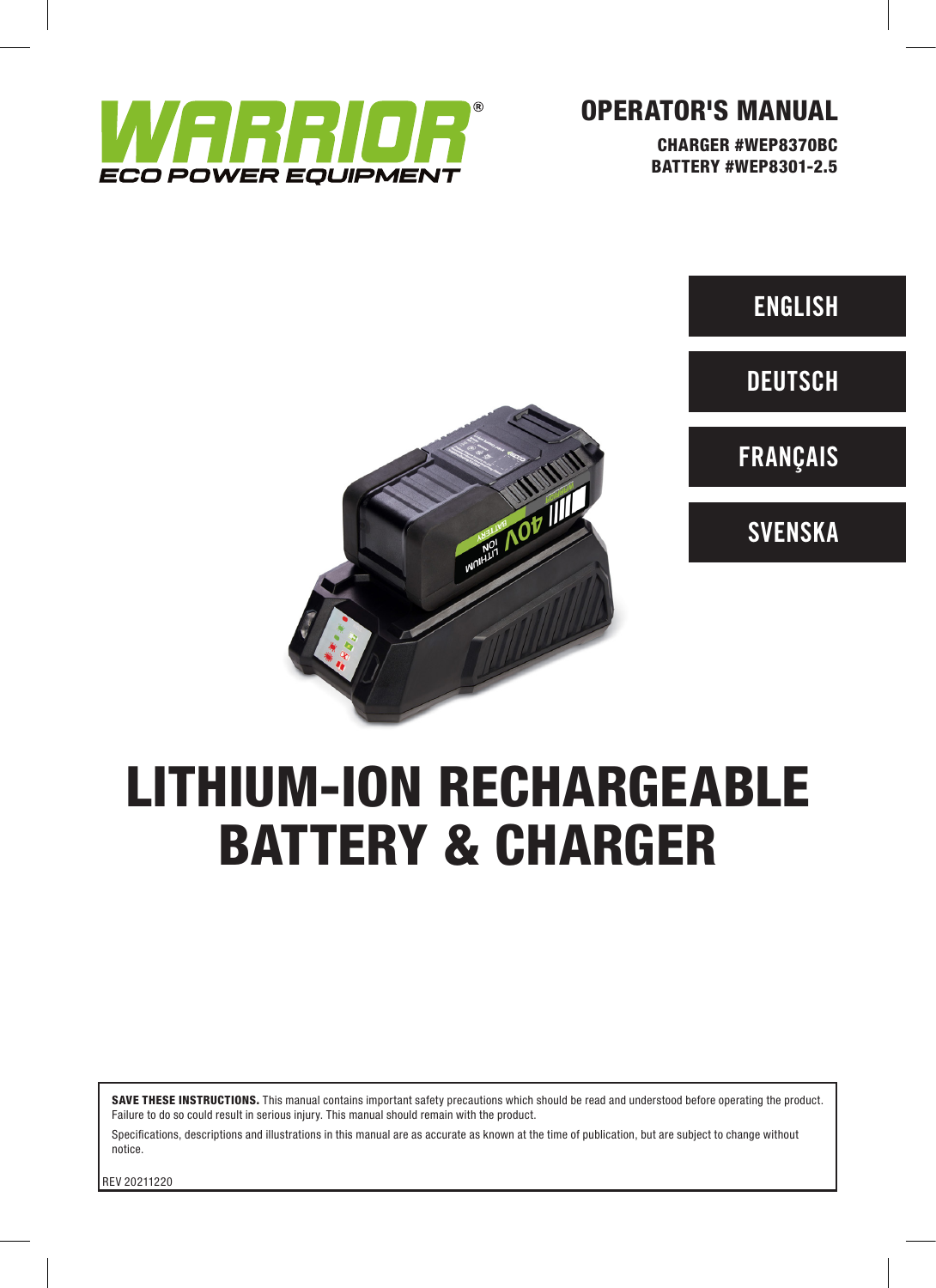# PRODUCT SPECIFICATIONS

| <b>Battery</b>          |                                     |
|-------------------------|-------------------------------------|
| <b>Battery Pack</b>     | WEP8301-2.5                         |
| <b>Battery capacity</b> | 2.0/2.5/4.0Ah Lithium-lon           |
| Charge time             | From 67 to 150 minutes              |
| Weight                  | $1.54 - 2.09$ lbs $(0.7 - 0.95$ kg) |

| <b>Charger</b> |                      |
|----------------|----------------------|
| Charger        | WEP8370BC            |
| Input          | 120-240VAC, 50/60Hz. |
| Output:        | 42VDC, 2.2A          |
| Weight         | 1.2lbs (0.55kg)      |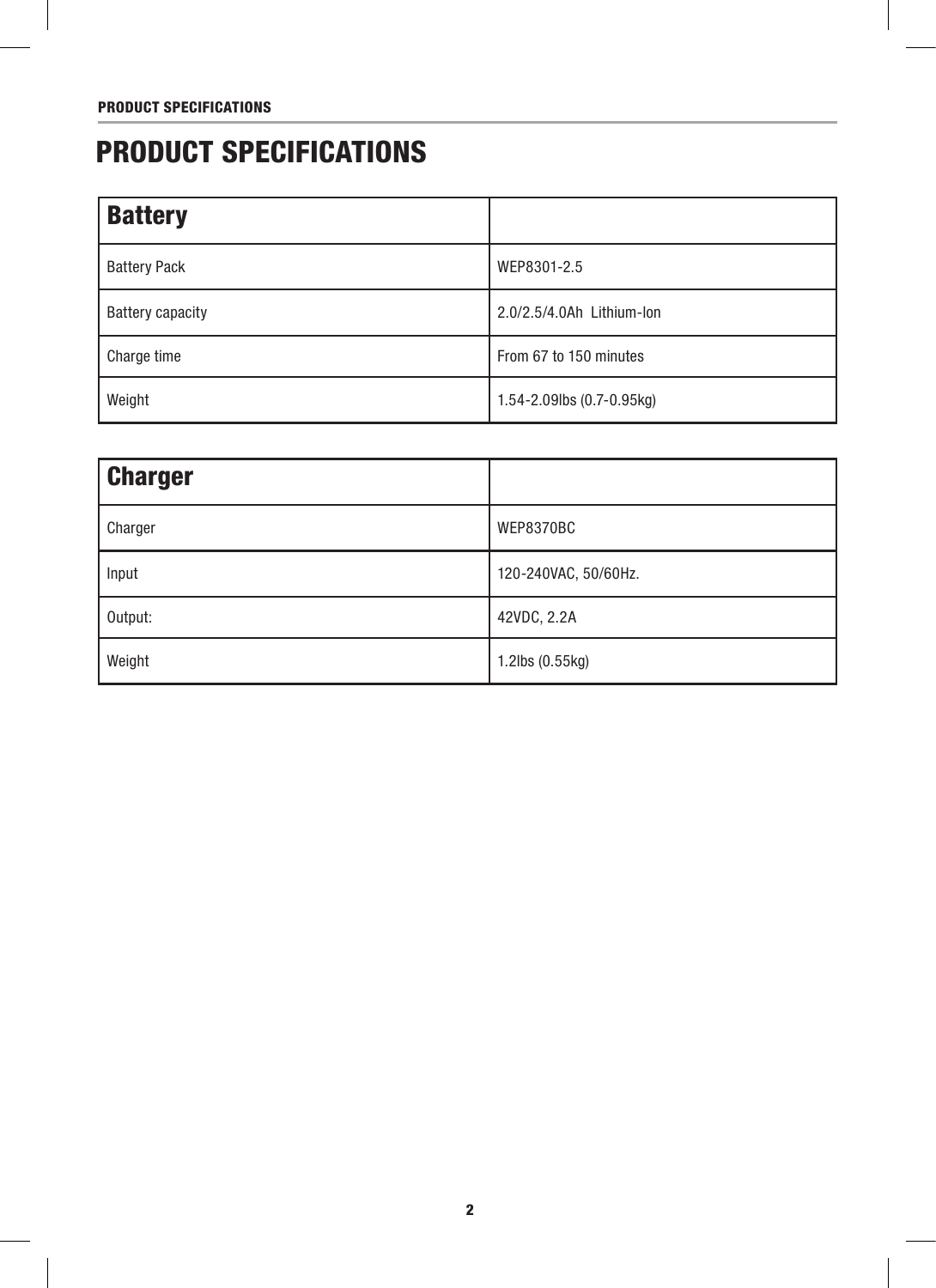EN

# GENERAL SAFETY RULES

For the proper use, maintenance and storage of this battery, it is important that you read and understand the instructions given in this manual.

To avoid serious injury, risk of fire, explosion and danger of electric shock or electrocution-

- Do not probe the charger with conductive materials. The charging terminals hold 120-240V.
- If the battery pack case is cracked or damaged, DO NOT insert into the charger. Replace the battery pack.
- Do not charge these battery packs with any other type of charger
- Do not allow liquid inside the charger.
- Do hot try to use the charger for any other purpose than what is presented in this manual.

### $\Lambda$  WARNING

If the battery fluid gets in your eyes, flush immediately with clean water for at least 15 minutes Get immediate medical attention. Do not charge the battery pack in rain or in wet conditions. Do not immerse the tool, battery pack, or charger in water or other liquid.

### SAFETY NOTES AND PRECAUTIONS

- 1. Do not disassemble the battery.
- 2. Keep away from the children.
- 3. Do not expose the battery to water or salt water, and store the battery in cool and dry environment.
- 4. Do not place the battery in high-temperature locations, such as near a fire, heater, etc.
- 5. Do not reverse the positive terminal and the negative terminal of the battery.
- 6. Do not connect the positive terminal and the negative terminal of the battery to each other with any metal objects
- 7. Do not knock, strike, or step on the battery
- 8. Do not solder directly onto the battery and pierce the battery with nails or other sharp objects.
- 9. In the event that the battery leaks and the fluid gets into one's eye, do not rub the eye. Rinse well

with water. Immediately discontinue use of the battery if the battery emits an unusual smell feels hot, changes color, changes shape, or appears abnormal in any other way

### $\triangle$  WARNING

To avoid risk of fire, electric shock, or electrocution

- Do not use a damp cloth or detergent on the battery or battery charger
- Always remove the battery pack before cleaning, inspecting, or performing any maintenance on the tool.

# **BATTERY**

- On opening the box, charge battery fully before first use.
- Never allow the battery pack or charger to overheat. If they are warm, allow them to cool down. Recharge only at room temperature and not in very hot conditions or extreme temperatures.
- Keep the ventilation slots of the charger clear.
- Never allow small metal items or material such as steel wool, aluminum foil, or other foreign particles into the charger cavity.
- Unplug the charger before cleaning and when there is no battery pack in the charger.
- Do not leave the battery pack in the sun or in a warm environment for extended periods of time.
- Never try to connect two chargers together.
- The battery pack cells may develop a small leak under extreme usage or temperature conditions
- If the battery will not be used for 3 months or more, Fully charge and store the battery in a room temperature environment.
- If the outer seal is broken and the leakage gets on your skin:
- Use soap and water to wash immediately.
- Neutralize with lemon juice, vinegar, or other mild acid
- If leakage gets in you. r eyes, follow instructions above and seek medical attention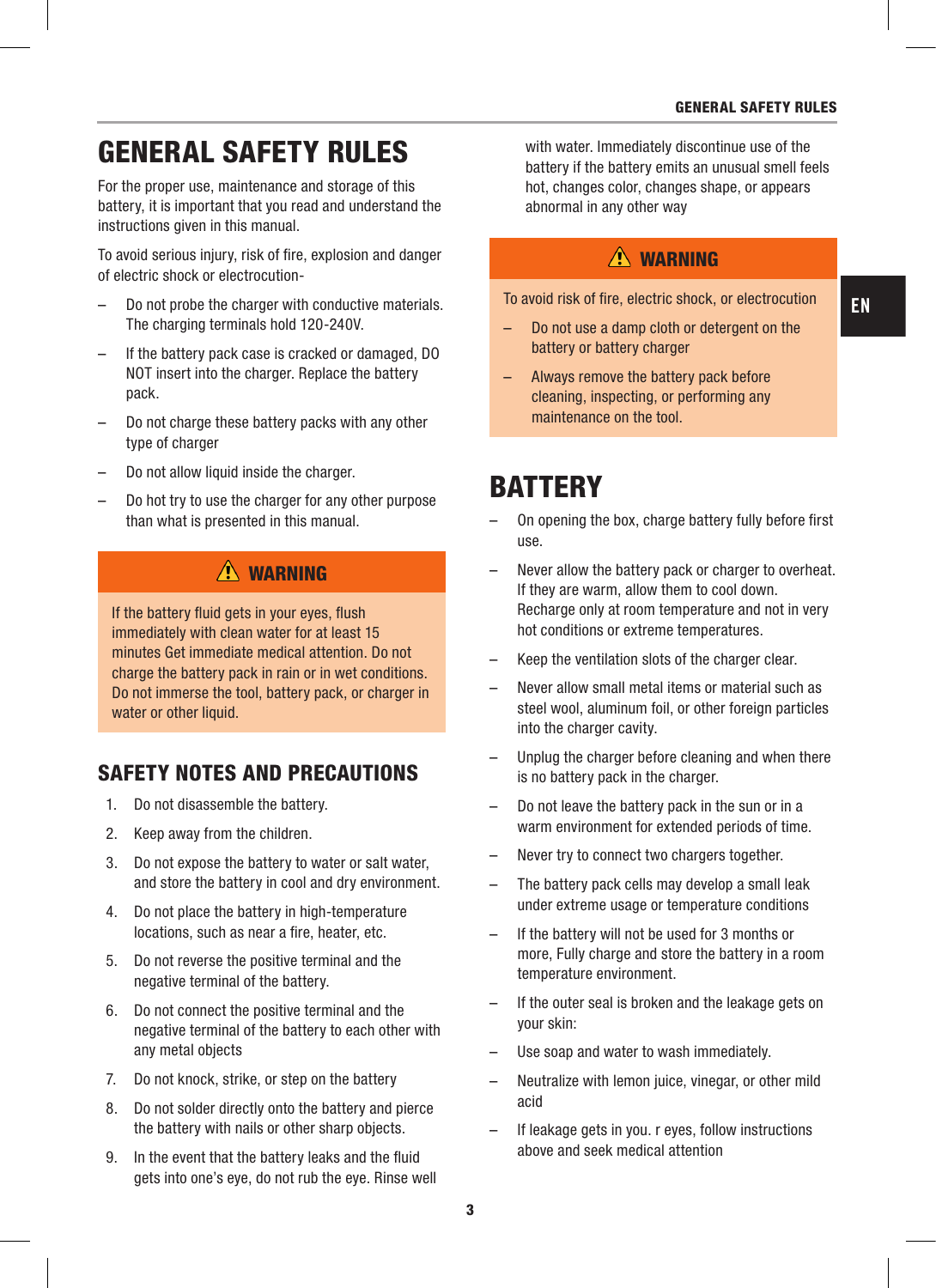### CHECKING BATTERY CAPACITY

Note: The battery is not shipped fully charged. Fully charge battery before first use to ensure that maximum run time can be achieved. This lithium-ion battery will not develop a memory and may be charged at any time. A fully discharged battery pack will take the allotted time as stated in the specifications portion of this manual

Press the battery capacity indicator button. The LED lights will illuminate according to the batteries current power level. See chart below:

| Lights              | Capacity                                       |
|---------------------|------------------------------------------------|
| 4 Green LED are lit | The battery is more than<br>70% capacity       |
| 4 Blue LED are lit  | The battery is between<br>35% and 70% capacity |
| 4 Red LED are lit   | The battery is between<br>0% and 35% capacity  |
| 4 Red LED flash     | The battery requires<br>charging immediately   |

# A CAUTION

Do not use strong solvents or detergents on the plastic housing or plastic components. Certain household cleaners may cause damage and may also cause a shock hazard.

# $\Lambda$  WARNING

#### ENVIRONMENTALLY SAFE BATTERY DISPOSAL

The following toxic and corrosive materials are in the batteries used in this blower.

Battery pack: Lithium-lon, a toxic material.

# A WARNING

All toxic materials must be disposed of in a specified manner to prevent contamination of the environment. Before disposing of damaged or worn out Lithium-ion battery packs, contact your local waste disposal agency, or the local Environmental Protection Agency to information and specific instructions. Take the batteries to a local recycling and/or disposal center, certified for Li-ion disposal.

### $\Lambda$  WARNING

If the battery pack cracks or breaks, with or without leaks, do not recharge it and do not use. Dispose of it properly and replace with a new battery pack. DO NOT ATTEMPT TO REPAIR IT! To avoid injury and risk of fire, explosion, or electric shock, and to avoid damage to the environment:

- Cover the battery's terminals with heavy-duty adhesive tape
- DO NOT attempt to remove or destroy any of the battery pack components
- DO NOT attempt to open the battery pack
- If a leak develops, the released electrolytes are corrosive and toxic. DO NOT get the solution in the eyes or on skin, and do not swallow it
- DO NOT place these batteries in your regular household trash
- DO NOT incinerate
- DO NOT place them where they will become part of any waste landfill or municipal solid waste stream
- Take them to a certified recycling or disposal center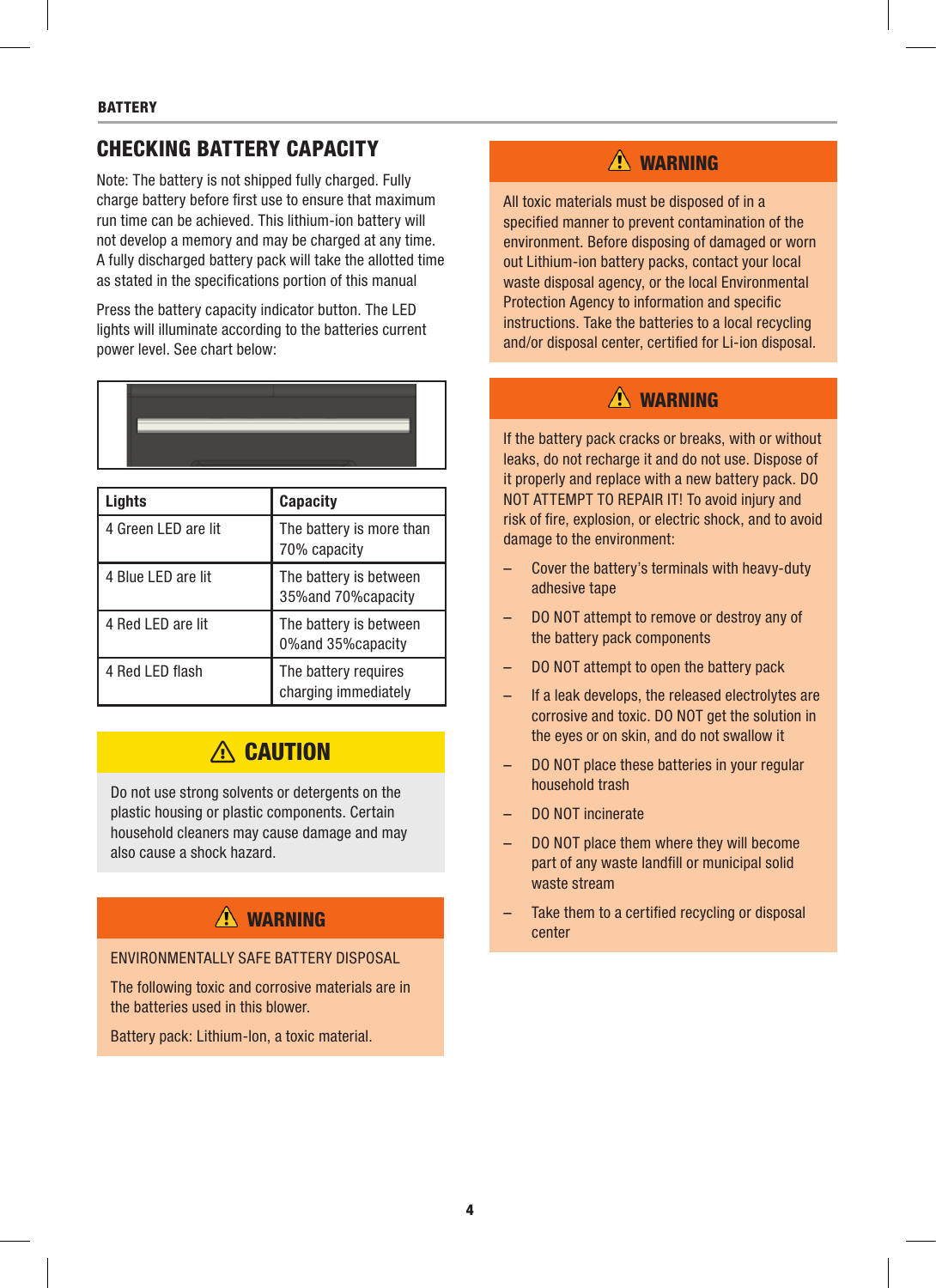#### BATTERY CHARGER

# BATTERY CHARGER

### $\triangle$  WARNING

The battery is not shipped/transported fully charged. Fully charge the battery before first use to ensure that maximum run time can be achieved. This lithium-ion battery will not develop a memory and may be charged at any time.

#### CHARGING PROCEDURE



|                  | <b>LED STATUS</b>          | <b>DESCRIPTION</b> |
|------------------|----------------------------|--------------------|
| 凛<br>►           | <b>Blinking Green</b>      | Charging           |
|                  | Solid Green                | Fully charged      |
|                  | Solid Red                  | Stand by           |
| ☀                | <b>Blinking Red (fast)</b> | Battery too hot    |
| ۳<br>$\mathbf x$ | Blinking Red (slow)        | Charging fault     |

#### Low voltage charging:

If the battery has been stored with little to no charge for a long period of time, the charger will go into recovery mode, which will take more time to fully charge the battery. This will enhance the life of the battery. Once it is fully charged, the next charge will return to standard charging.

A fully discharged battery pack will require the allotted time as stated in the battery manual. Plug the charger into an AC power outlet.

Insert the battery -into the charger.

This is a diagnostic charger. The Charger LED Lights will illuminate in specific order to communicate the current battery status.

#### False defect note:

When the battery is inserted into the charger and the status LED blinks RED, remove the battery from the

charger for 1 minute, then reinsert. If the status LED blinks GREEN, then the battery is properly charging. If the status LED is still blinking RED, remove the battery and unplug the charger for 1 minute. After 1 minute, plug in the charger and reinsert the battery. If the status LED blinks GREEN, then the battery is properly charging. If the status LED is still blinking RED, the battery is defective and needs to be replaced

#### CHECKING THE CHARGE

If the battery pack does not charge properly:

Check the current at the power outlet with another tool. Make sure that the outlet is not turned off.

Check that the charger contacts have not been shorted by debris or foreign material.

If the air temperature is above 104°F or below 45°F, move the charger and battery pack to a room temperature location and allow to warm up slowly.

### $\triangle$  WARNING

If the battery is inserted into the charger when warm or hot, the **CHARGING LED** indicator light on the charger may switch on and illuminate RED. If this occurs allow the battery to cool inside of the charger for up to 30 minutes. Charging should automatically start once battery has cooled

#### CHARGER MOUNTING

- This charger can be installed hanging on a wall using two #8 screws (not included).
- Locate the placement for the charger to be wall mounted.
- If fastening to wood studs use 2 wood screws (not included).
- Drill two holes on center 5.5 in. apart ensuring that they are vertically aligned.
- If fastening to drywall use wall anchors (not included) and screws to secure the charger to the wall.

Note: If the battery and the charger won't be used for a long time, remove the battery from the charger and pull out the AC power plug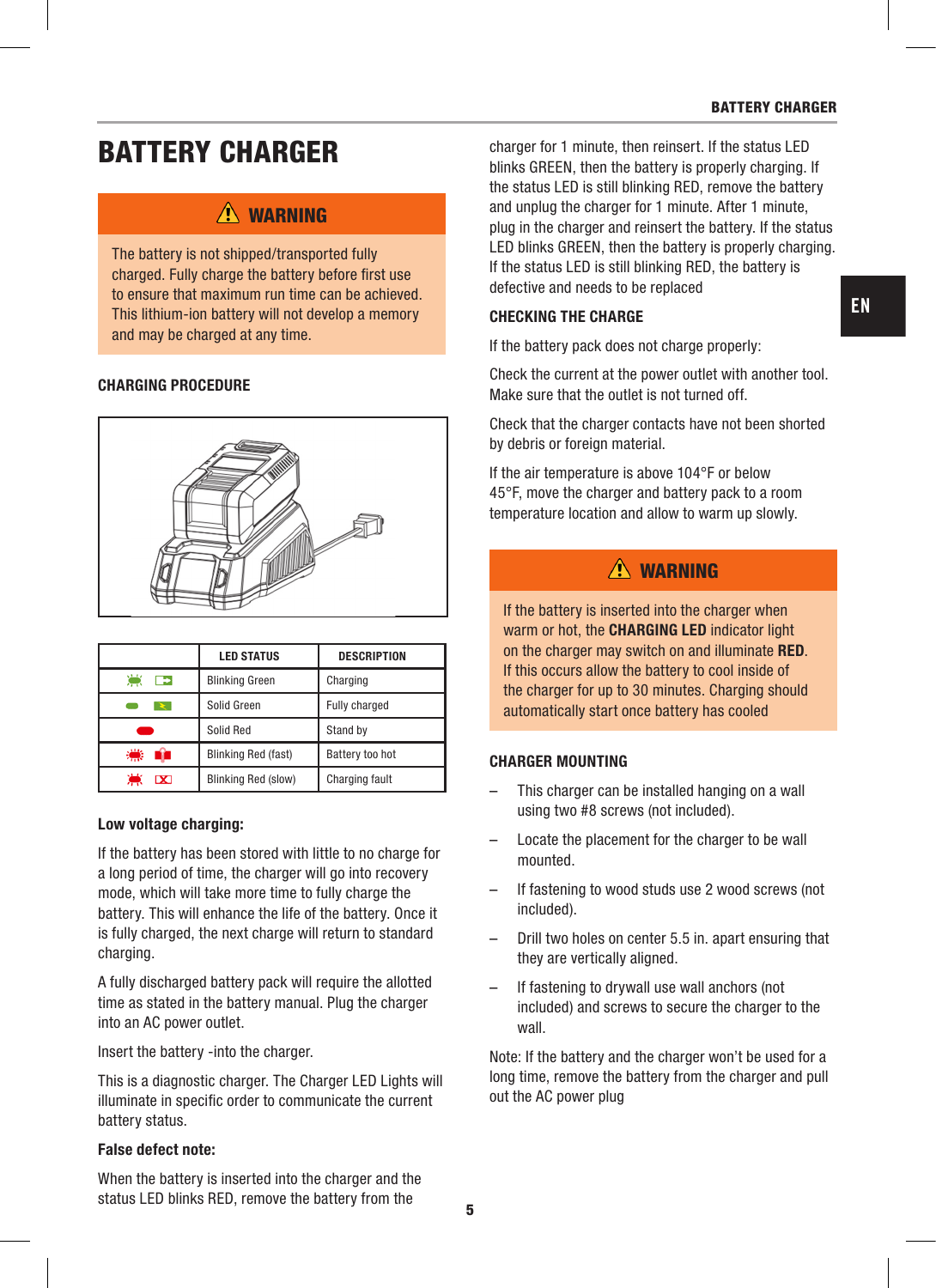# MAINTENANCE

### $\bigwedge$  WARNING

In order to avoid personal injury and the risk of fire and electric shock, remove the battery before adjusting, inspecting, cleaning the battery.

#### Cleaning

Remove the battery pack.

- Brush or blow dust arid debris out of the air vents using compressed air or a vacuum. Keep the air vents free of obstructions, sawdust, and wood chips. Do not spray, wash, or immerse the air vents in water.
- Wipe off the housing and the plastic components using a moist. soft cloth. Do not use strong solvents or detergents on the plastic housing or plastic components. Certain household cleaners may cause damage, and may cause a shock hazard.

#### Battery Pack

- Store the battery pack fully charged
- Once the light on the charger turns solid green, remove the battery from the charger and disconnect the charger from the outlet.
- Do not store the battery pack on the tool.
- After charging, the battery pack may be stored in the charger, as long as the charger is not plugged in.

#### Charger Maintenance

Keep the charger clean and clear of debris. Do not allow foreign material to get into the recessed cavity or onto the contacts. Wipe the charger clean with a dry, soft cloth. Do not use solvents or water, and do not place the charger in wet conditions.

Unplug the charger when there is no battery pack in it.

Fully charge the batteries before placing them in storage.

Store the charger at normal room temperature. Do not store it in excessive heat. Do not use the charger in direct sunlight. Recharge at room temperature between 45' F and 104' F (7'C and 40' C). If the battery pack is hot, allow it to cool down inside of the charger. The battery will begin charging once it has returned to room temperature.

# A CAUTION

This device complies with Part 15 of the FCC Rules. Operation is subject to the following two conditions:

- 1. This device may not cause harmful interference.
- 2. This device must accept any interference received, including interference that may cause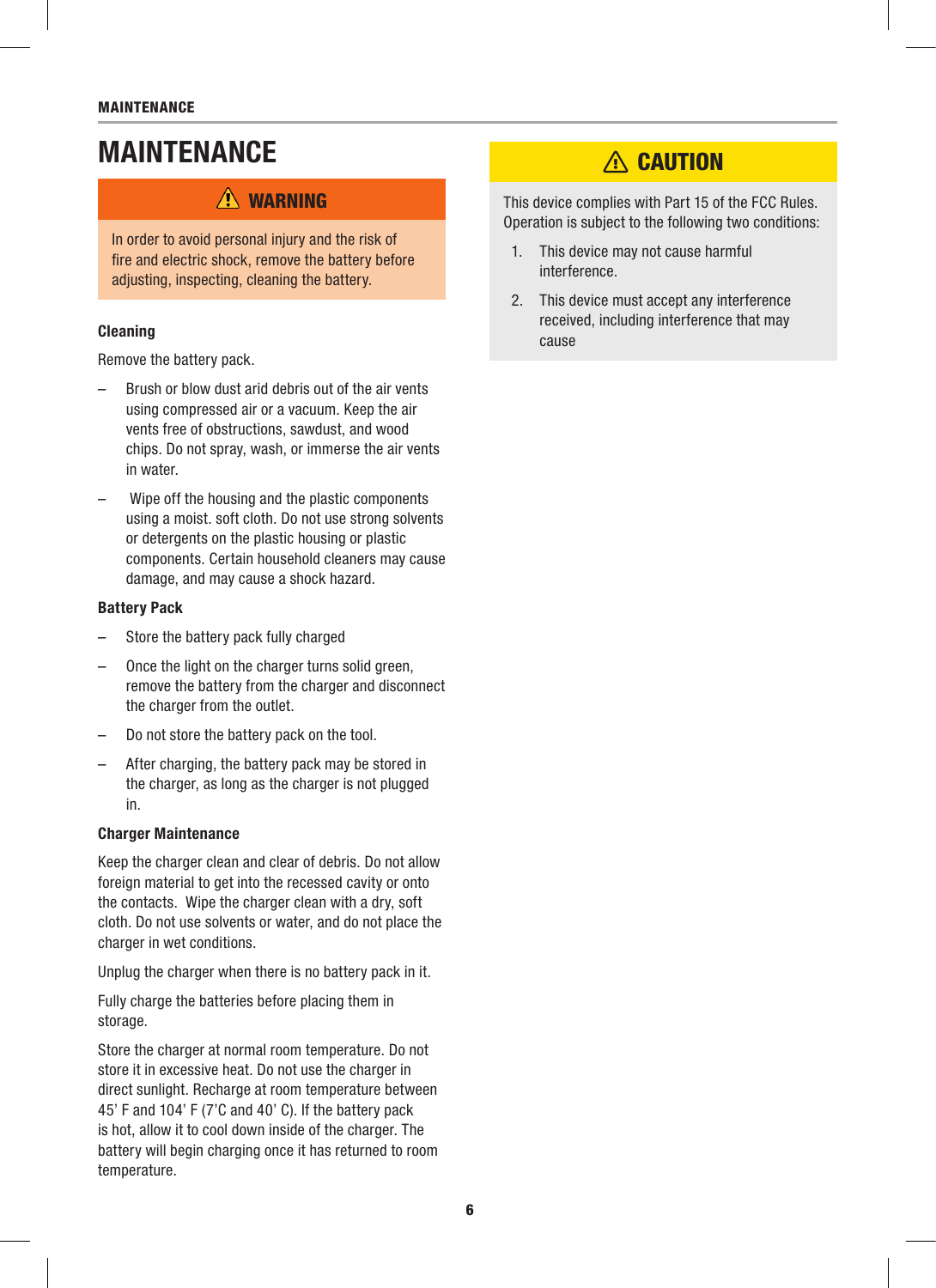EN

# WARRANTY PAGE

#### Returns

We offer a no quibble 30 day money back quarantee for all goods shipped correctly that are not required. The buyer will be responsible for the return postage and packing charges and any original shipping charges are non refundable. Goods should be returned in a condition suitable for resale and where possible should be returned in their original packaging.

Goods which are manufactured specifically for an order and shipped correctly are not returnable.

If the wrong item is received it is the responsibility of the buyer to notify us in writing within 7 days of receipt. Arrangements will then be made for the incorrect item to be collected and a replacement item to be dispatched

#### **Warranty**

#### Warranty Qualifications

We at Warrior understand the importance of warranty for service & repair, we offer a standard 3 Year (Tools Only) & 1 year (Battery Only) warranty without the need for registering your purchase.

Please view the limitations below and read the full T&C's about the warranty offered on a particular product.

All we require is the either a copy of the original proof of purchase or an invoice supplied from retailer at the time of purchase to enable the claim to be raised. Please keep your proof of purchase safe for the duration of your terms, in the unfortunate event you need our technical support we will ask for this to be provided on each claim, NO proof of purchase any warranty claim will be delayed or rejected.

Transportation charges on any product or part(s) submitted for repair or replacement under this warranty are the sole responsibility of the purchaser. This warranty only applies to the original purchaser and is not transferable.

#### Do Not Return the Unit to the Place of Purchase

Contact Technical Support and we will troubleshoot any issue via phone or e-mail. If the problem or issue is not resolved by this method, we will, at its option, authorise an evaluation, repair or replacement of the defective product, part(s) or component at our own Service Centre workshop. If and when an product has to be replaced in most cases it will be on a like for like basis not old for new. We will provide you with a case number for warranty service and this can be monitored through your login account. Please keep it for future reference. Repairs or replacements without prior authorization, or at an unauthorized repair facility, will not be covered by this warranty. We do have warranty exclusions for customers outside the United Kingdom please see our full T&C's.

#### Warranty Exclusions

#### THIS WARRANTY DOES NOT COVER THE FOLLOWING:

#### NORMAL WEAR

Your product needs periodic parts and service to perform well. This warranty does not cover repair when normal use has exhausted the life of a part or the equipment as a whole.

INSTALLATION, USE AND MAINTENANCE

This warranty will be voided and (or) not apply to parts or labour if your product is deemed to have been misused, neglected, involved in an accident, abused, overloaded beyond the limits, modified, installed improperly or connected incorrectly to any electrical component or system for battery charging. Normal period maintenance is not covered by this warranty.

#### Other Exclusions

This warranty excludes:

- cosmetic defects such as paint, decals, stickers or accessory tools
- service parts including blades, string, chains, bars or bags
- any electrical component other than main control unit like fuses, connectors, dials, knobs or levers.
- failures due to acts of God and other force majeure events beyond the manufacturer's control
- problems caused by parts that are not original
- alteration or modification(s) made by any party other than the manufacturer
- any third party electrical equipment
- All batteries supplied Over 1 Year Old.

Limits of Implied Warranty and Consequential Damage

BPE Holdings (Warrior Eco Power Equipment) disclaims any obligation to cover any loss of time, use of this product, freight, or any incidental or consequential claim costs by anyone using this product.

THIS WARRANTY IS IN LIEU OF ALL OTHER WARRANTIES, EXPRESS OR IMPLIED, INCLUDING WARRANTIES OF MERCHANTABILITY OR FITNESS FOR A PARTICULAR PURPOSE.

A unit provided as an exchange will be subject to the warranty of the original unit. The length of the warranty governing the exchanged unit will remain calculated by reference to the purchase date of the original unit. This warranty gives you certain legal rights which may change from country to country. Your country may also have other rights you may be entitled to that are not listed within this warranty.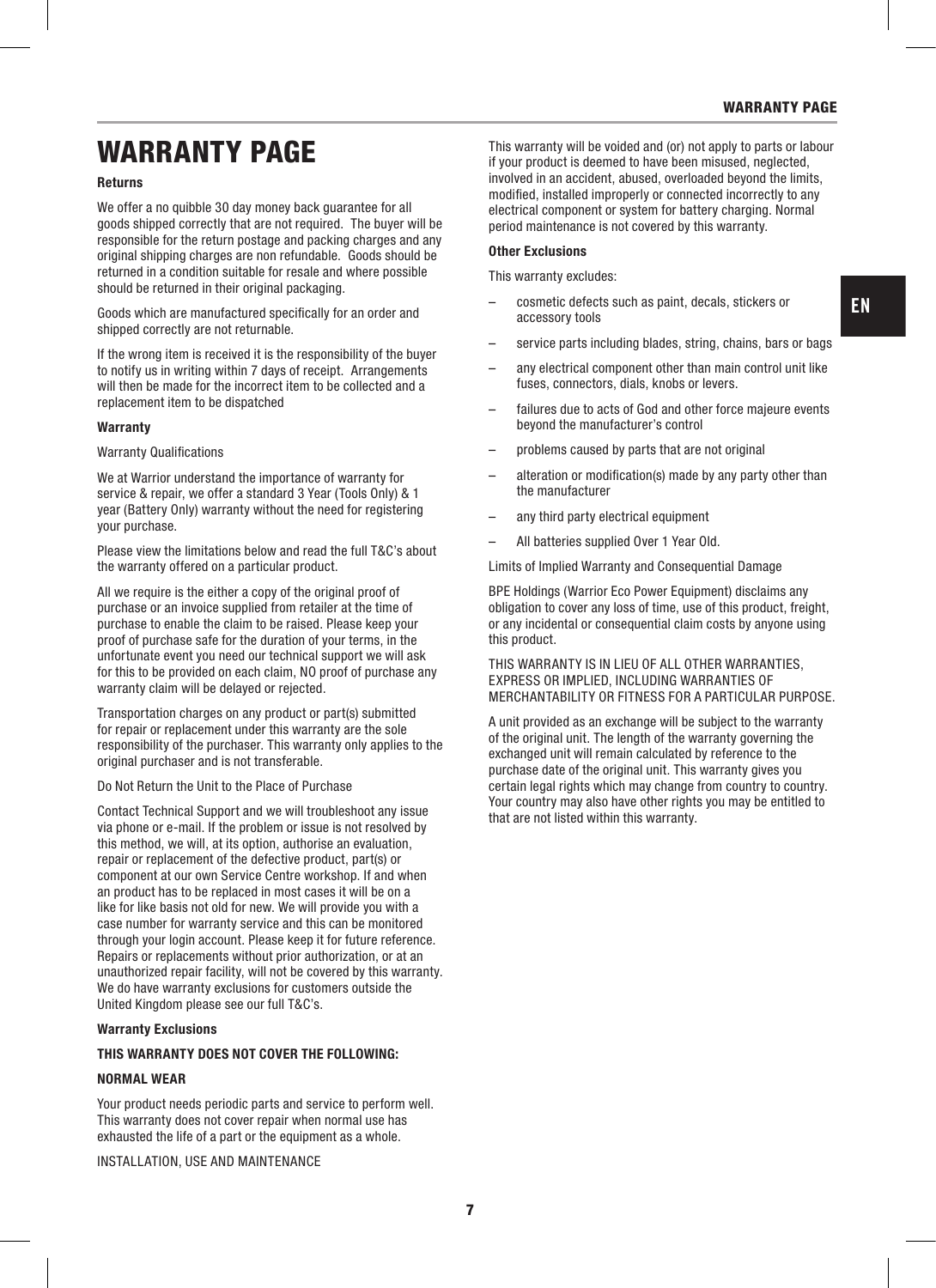

# BEDIENUNGSANLEITUNG

LADEGERÄT #WEP8370BC AKKU #WEP8301-2.5



# LITHIUM-IONEN-AKKU UND LADEGERÄT

BEWAHREN SIE DIESE ANLEITUNG AUF. Dieses Handbuch enthält wichtige Sicherheitsmaßnahmen, die vor der Inbetriebnahme des Produkts gelesen und verstanden werden sollten. Die Nichtbeachtung kann schwere Verletzungen zur Folge haben. Dieses Handbuch sollte beim Produkt aufbewahrt werden.

REV 20211220 Die technischen Daten, Beschreibungen und Abbildungen in diesem Handbuch sind so genau, wie sie zum Zeitpunkt der Veröffentlichung bekannt waren, können aber ohne vorherige Ankündigung geändert werden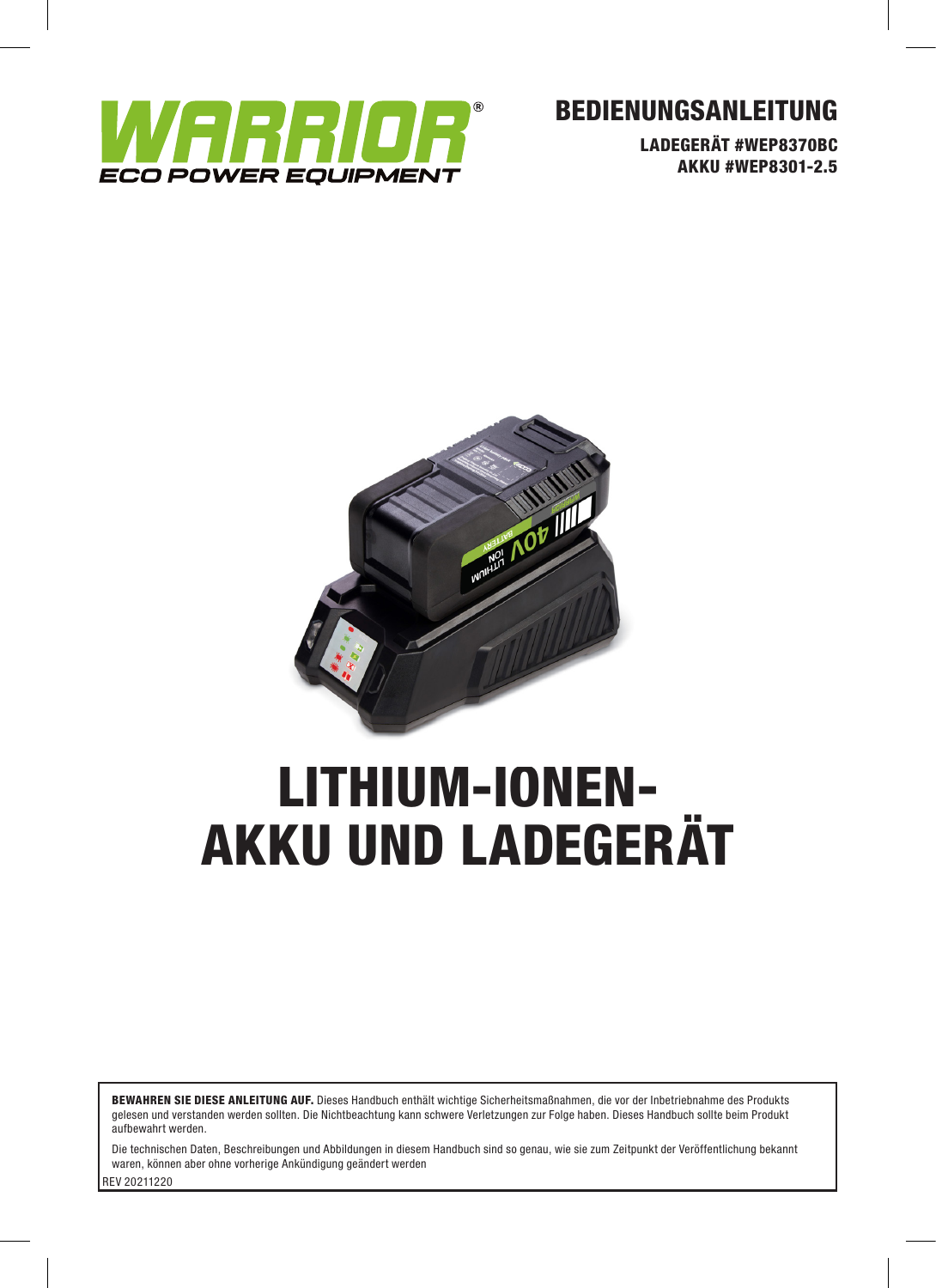# PRODUKTSPEZIFIKATIONEN

| <b>Akku</b>   |                              |
|---------------|------------------------------|
| Akkupack      | WEP8301-2.5                  |
| Akkukapazität | 2.0/2.5/4.0Ah Lithium-lon    |
| Ladezeit      | von 67 bis 150 Minuten       |
| Gewicht       | 1.54-2.09Pfund (0.70-0.95kg) |

| Ladegerät |                     |
|-----------|---------------------|
| Ladegerät | WEP8370BC           |
| Eingang   | 120-240VAC, 50/60Hz |
| Ausgang:  | 42VDC, 2.2A         |
| Weight    | 1.2 Pfund (0.55 kg) |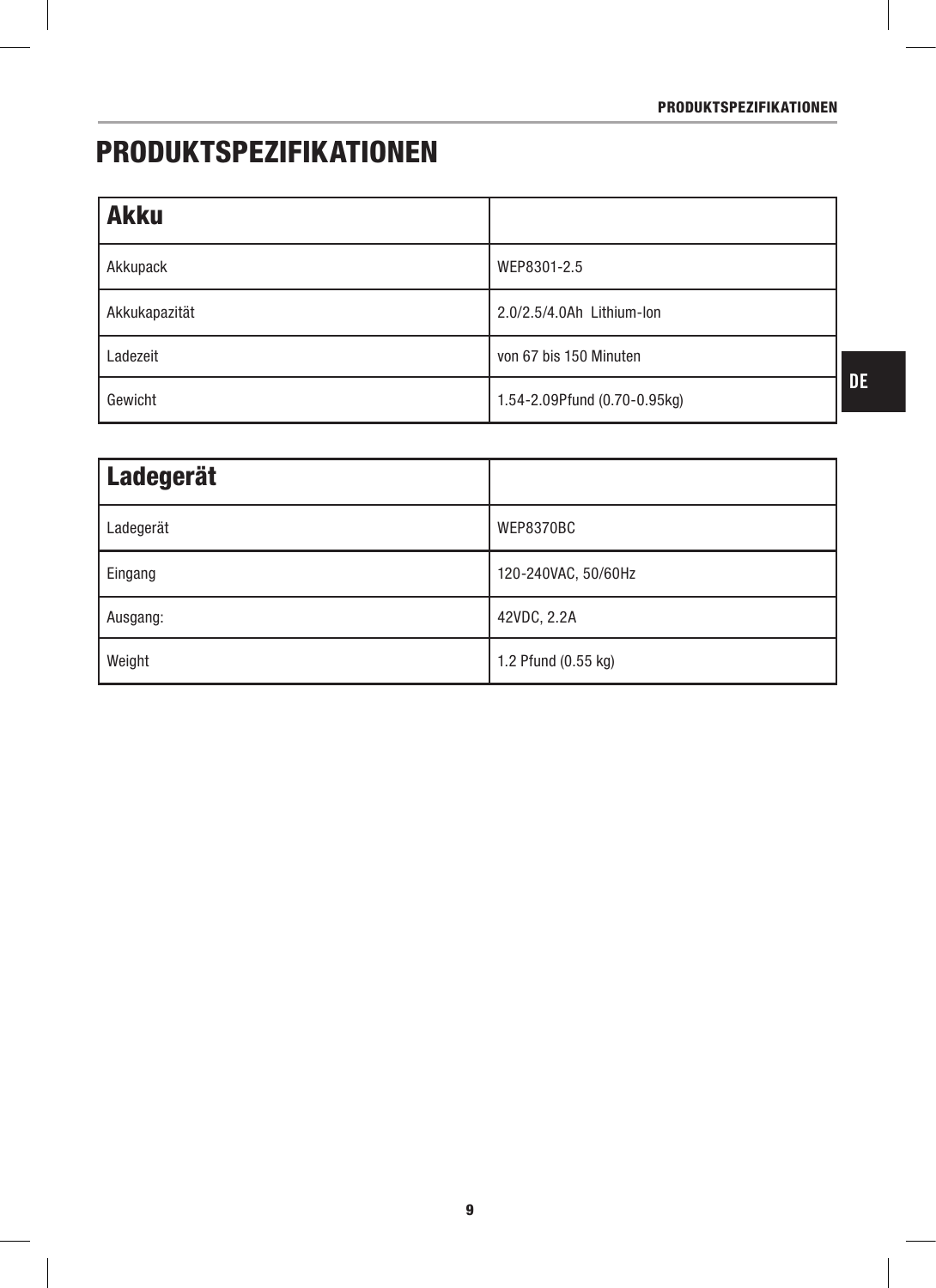# **SICHERHEITSINFORMATION**

Für die richtige Verwendung, Wartung und Lagerung dieses Akkus ist es wichtig, dass Sie die Anweisungen in diesem Handbuch lesen und verstehen.

Um schwere Verletzungen, Brandrisiko, Explosions- und Stromschlaggefahr zu vermeiden.

- Testen Sie das Ladegerät nicht mit leitfähigen Materialien. Die Ladeterminals halten 120-240V.
- Wenn das Gehäuse des Akkupacks Risse oder Beschädigungen aufweist, setzen Sie es NICHT in das Ladegerät ein. Ersetzen Sie das Akkupack.
- Laden Sie das Akkupack nicht mit anderen Arten von Ladegeräten auf
- Lassen Sie keine Flüssigkeit in das Ladegerät gelangen.
- Versuchen Sie nicht, das Ladegerät für andere Zwecke als die in diesem Handbuch beschriebenen zu verwenden.

# **A** WARNUNG

Wenn Akkuflüssigkeit in Ihre Augen gelangt, spülen Sie diese sofort mindestens 15 Minuten lang mit sauberem Wasser aus. Sofort ärztliche Hilfe hinzuziehen. Laden Sie den Akku nicht bei Regen oder Nässe auf. Tauchen Sie das Werkzeug, den Akku oder das Ladegerät nicht in Wasser oder andere Flüssigkeiten.

### SICHERHEITSHINWEISE UND VORSICHTSMASSNAHMEN

- 1. Zerlegen Sie den Akku nicht.
- 2. Von den Kindern fernhalten.
- 3. Setzen Sie den Akku weder Wasser noch Salzwasser aus und lagern Sie den Akku in einer kühlen und trockenen Umgebung.
- 4. Platzieren Sie den Akku nicht an Orten mit hohen Temperaturen, wie in der Nähe eines Feuers, einer Heizung usw.
- 5. Vertauschen Sie den Pluspol und den Minuspol des Akkus nicht.
- 6. Verbinden Sie den Pluspol und den Minuspol des Akkus nicht mit Metallgegenständen
- 7. Nicht an den Akku klopfen, schlagen oder darauf treten
- 8. Löten Sie nicht direkt auf den Akku und durchbohren Sie den Akku nicht mit Nägeln oder anderen scharfen Gegenständen.
- 9. Falls der Akku ausläuft und Flüssigkeit ins Auge gelangt, reiben Sie das Auge nicht. Gut mit Wasser ausspülen. Stellen Sie die Verwendung des Akkus sofort ein, wenn der Akku einen ungewöhnlichen Geruch verströmt, sich heiß anfühlt, seine Farbe ändert, seine Form ändert oder auf andere Weise ungewöhnlich erscheint.

### $\triangle$  WARNIING

Um Brand- oder Stromschlaggefahr zu vermeiden

- Verwenden Sie kein feuchtes Tuch oder Reinigungsmittel für den Akku oder das Ladegerät
- Entfernen Sie immer den Akku, bevor Sie das Werkzeug reinigen, inspizieren oder warten.

# AKKU

- Lassen Sie den Akku oder das Ladegerät nicht überhitzen. Wenn sie warm sind, lassen Sie sie abkühlen. Nur bei Zimmertemperatur aufladen.
- Halten Sie die Lüftungsschlitze des Ladegeräts frei.
- Lassen Sie keine kleinen Metallgegenstände oder Materialien wie Stahlwolle, Alufolie oder andere Fremdkörper in den Laderaum des Ladegeräts gelangen.
- Trennen Sie das Ladegerät vom Netz, bevor Sie es reinigen und während sich kein Akku im Ladegerät befindet.
- Lassen Sie den Akkupack nicht für längere Zeit in der Sonne oder in einer warmen Umgebung liegen.
- Versuchen Sie nicht, zwei Ladegeräte miteinander zu verbinden.
- Die Zellen des Akkupacks können unter extremen Nutzungs- oder Temperaturbedingungen eine kleine Undichtigkeit entwickeln
- Wenn der Akku für 3 Monate oder länger nicht verwendet wird, lagern Sie den Akku bei Raumtemperatur. Vor der Lagerung vollständig aufladen
- Wenn die äußere Versiegelung gebrochen ist und die Undichtigkeit auf Ihre Haut gelangt:
- Verwenden Sie zum sofortigen Waschen Wasser und Seife.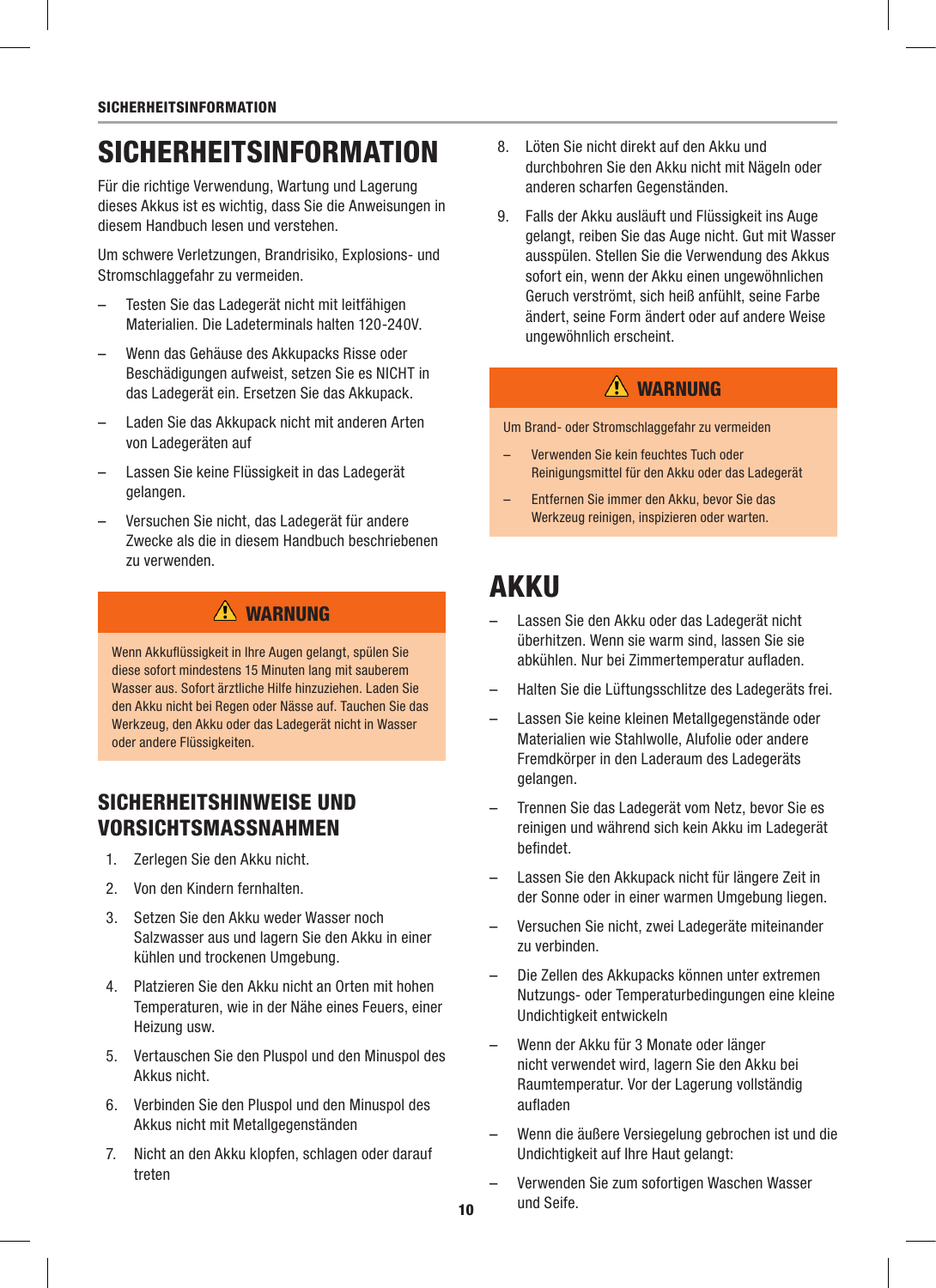- Mit Zitronensaft, Essig oder einer anderen milden Säure neutralisieren
- Wenn Undichtigkeiten in Ihre Augen gelangen, befolgen Sie die obigen Anweisungen und suchen Sie einen Arzt auf.

# ÜBERPRÜFEN DER AKKUKAPAZITÄT

Hinweis: Der Akku wird nicht vollständig geladen geliefert. Es wird empfohlen, das Gerät vor dem ersten Gebrauch vollständig aufzuladen, um sicherzustellen, dass die maximale Betriebszeit erreicht werden kann. Dieser Lithium-Ionen-Akku entwickelt keinen Speicher und kann jederzeit aufgeladen werden. Ein vollständig entladener Akku benötigt die in den Spezifikationen dieses Handbuchs angegebene Zeit

Drücken Sie auf den Knopf zur Anzeige der Akkukapazität. Die LED-Leuchten leuchten entsprechend dem aktuellen Ladezustand der Akkus auf. Siehe Diagramm unten:

| Leuchten                | <b>Kapazität</b>                                |  |
|-------------------------|-------------------------------------------------|--|
| 4 Grün LEDs<br>leuchten | Der Akku hat eine Kapazität von<br>mehr als 70% |  |
| $D11$ FD.               | Deal Aldred Letter Holland 17 - 2011 11:12      |  |

| 4 Blau LEDs<br>leuchten | Der Akku hat eine Kapazität<br>  zwischen 35% und 70% |
|-------------------------|-------------------------------------------------------|
| 4 Rot LEDs<br>leuchten  | Der Akku hat eine Kapazität<br>zwischen 0 und 35 %    |
| 4 Rot LED-Blitze        | Der Akku muss sofort<br>aufgeladen werden             |

### **A VORSICHT**

Verwenden Sie keine scharfen Lösungs- oder Reinigungsmittel für das Kunststoffgehäuse oder die Kunststoffteile. Bestimmte Haushaltsreiniger können Schäden verursachen und auch eine Stromschlaggefahr darstellen.

### $\triangle$  WARNUNG

#### UMWELTSICHERE AKKUENTSORGUNG

Die folgenden giftigen und korrosiven Materialien sind in den Akkus dieses Werkzeugakkusatzes Li-Ion, einem giftigen Material, enthalten.

### $\triangle$  WARNUNG

Alle giftigen Materialien müssen auf eine bestimmte Weise entsorgt werden, um eine Kontamination der Umwelt zu verhindern. Bevor Sie beschädigte oder abgenutzte Lithium-Ionen-Akkus entsorgen, wenden Sie sich an hre örtliche Abfallentsorgungsbehörde oder die örtliche Umweltschutzbehörde, um Informationen und konkrete Anweisungen zu erhalten. Bringen Sie die Akkus zu einem Recycling- und/oder Entsorgungszentrum vor Ort, der zur Li-Ionen-Entsorgung zertifiziert ist.

### A WARNUNG

Wenn der Akku mit oder ohne Undichtigkeiten Risse bekommt oder bricht, laden Sie ihn nicht wieder auf und verwenden Sie ihn nicht. Entsorgen Sie ihn ordnungsgemäß und ersetzen Sie ihn durch einen neuen Akku. VERSUCHEN SIE NICHT, IHN ZU REPARIEREN! Um Verletzungen und die Gefahr von Feuer, Explosion oder Stromschlag und Umweltschäden zu vermeiden:

- Bedecken Sie die Pole des Akkus mit strapazierfähigem Klebeband
- Versuchen Sie NICHT, die Komponenten des Akkupacks zu entfernen oder zu zerstören
- Versuchen Sie NICHT, den Akkupack zu öffnen
- Bei einer Undichtigkeit sind die freigesetzten Elektrolyte ätzend und giftig. Die Lösung NICHT in die Augen oder auf die Haut gelangen lassen und nicht schlucken
- Geben Sie diese Akkus NICHT in den normalen Hausmüll
- NICHT verbrennen
- Platzieren Sie sie NICHT an Orten, an denen sie Teil einer Mülldeponie oder eines festen Siedlungsabfalls werden Strom
- Bringen Sie sie zu einem zertifizierten Recycling- oder Entsorgungszentrum

# AKKULADEGERÄT

#### LADEVORGANG

HINWEIS: Der Akku wird nicht vollständig geladen geliefert. Es wird empfohlen, vor dem ersten Gebrauch vollständig aufzuladen, um sicherzustellen, dass die maximale Laufzeit erreicht werden kann. Dieser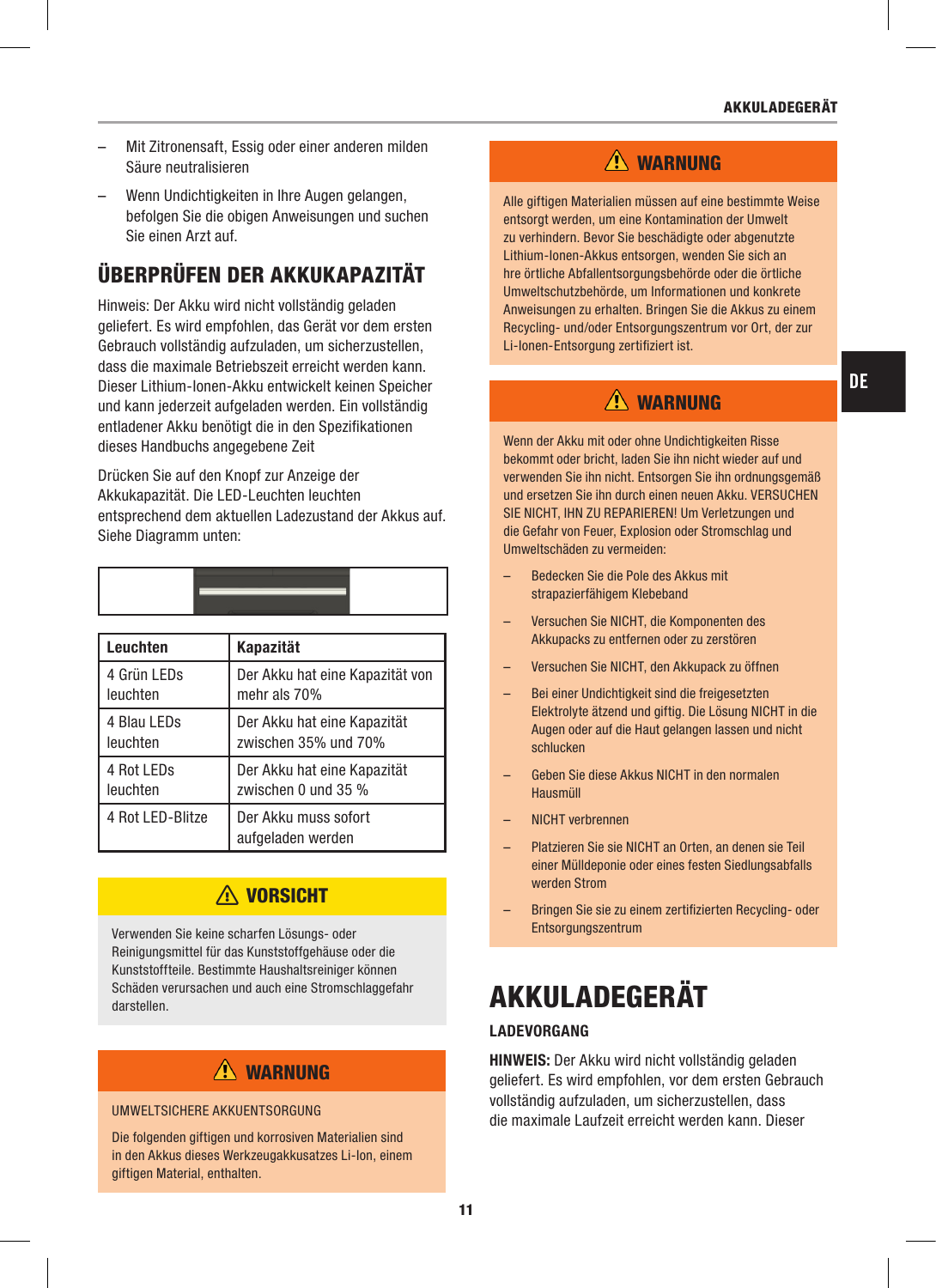#### AKKULADEGERÄT

Lithium-Ionen-Akku entwickelt keinen Speicher und kann jederzeit aufgeladen werden.



|                    | <b>LED STATUS</b>      | <b>BESCHREIBUNG</b>             |
|--------------------|------------------------|---------------------------------|
| 凛<br>$\rightarrow$ | Grün blinkend          | Ladevorgang                     |
|                    | Permanent grün         | Vollständig<br>aufgeladen       |
|                    | Permanent rot          | Standby                         |
| ₩                  | Rot blinkend (schnell) | Akkupack oder<br>Übertemperatur |
| $\mathbf x$        | Rot blinkend (langsam) | Fehler beim Laden               |

#### Niederspannungsladung:

Wenn der Akku über einen längeren Zeitraum mit wenig bis gar keiner Ladung aufbewahrt wurde, wechselt das Ladegerät in den Wiederherstellungsmodus, wodurch es länger dauert, bis der Akku vollständig aufgeladen ist. Dies verlängert die Lebensdauer des Akkus. Sobald es vollständig aufgeladen ist, wird die nächste Ladung wieder standardmäßig durchgeführt.

Ein vollständig entladener Akku benötigt die im Akkuhandbuch angegebene Zeit. Stecken Sie das Ladegerät in eine Steckdose.

Legen Sie den Akku in das Ladegerät ein.

Dies ist ein Diagnoseladegerät. Die LED-Leuchten des Ladegeräts leuchten in einer bestimmten Reihenfolge, um den aktuellen Akkustatus zu melden.

#### Falscher Fehlerhinweis:

Wenn der Akku in das Ladegerät eingesetzt ist und die Status-LED ROT blinkt, nehmen Sie den Akku für 1 Minute aus dem Ladegerät und setzen Sie ihn dann wieder ein. Wenn die Status-LED GRÜN blinkt, wird der Akku ordnungsgemäß geladen. Wenn die Status-

LED immer noch ROT blinkt, entfernen Sie den Akku und ziehen Sie das Ladegerät 1 Minute lang aus dem Stromnetz. Schließen Sie das Ladegerät nach 1 Minute an und setzen Sie den Akku wieder ein. Wenn die Status-LED GRÜN blinkt, wird der Akku ordnungsgemäß geladen. Wenn die Status-LED immer noch ROT blinkt, ist der Akku defekt und muss ausgetauscht werden.

#### ÜBERPRÜFEN DER LADUNG

Wenn der Akku nicht richtig geladen wird:

Prüfen Sie den Strom an der Steckdose mit einem anderen Werkzeug. Stellen Sie sicher, dass die Steckdose nicht ausgeschaltet ist.

Vergewissern Sie sich, dass die Kontakte des Ladegeräts nicht durch Schmutz oder Fremdkörper kurzgeschlossen wurden.

Bringen Sie das Ladegerät und den Akku an einen Ort mit Raumtemperatur, wenn die Lufttemperatur über 104 °F oder unter 45 °F liegt.

### $\sqrt{N}$  WARNIING

Wenn der Akku warm oder heiß in das Ladegerät eingesetzt wird, ändert sich möglicherweise die LED-Ladeanzeige am Ladegerät und leuchtet ROT auf. Lassen Sie den Akku in diesem Fall bis zu 30 Minuten im Ladegerät abkühlen. Der Ladevorgang sollte automatisch beginnen, sobald der Akku abgekühlt ist.

#### LADEGERÄT-MONTAGE

This charger can be installed hanging on a wall using two #8 screws (not included).

- 1. Dieses Ladegerät kann mit zwei Schrauben Gr. 8 (nicht im Lieferumfang enthalten) an der Wand hängend montiert werden.
- 2. Suchen Sie die Stelle, an der das Ladegerät an der Wand montiert werden soll.
- 3. Verwenden Sie bei Befestigung an Holzbeschlägen 2 Holzschrauben (nicht im Lieferumfang enthalten).
- 4. Bohren Sie zwei Löcher in der Mitte 5,5 Zoll auseinander und stellen Sie sicher, dass sie vertikal ausgerichtet sind.
- 5. Verwenden Sie zur Befestigung an Trockenbauwänden Wanddübel (nicht im Lieferumfang enthalten) und Schrauben, um das Ladegerät an der Wand zu befestigen.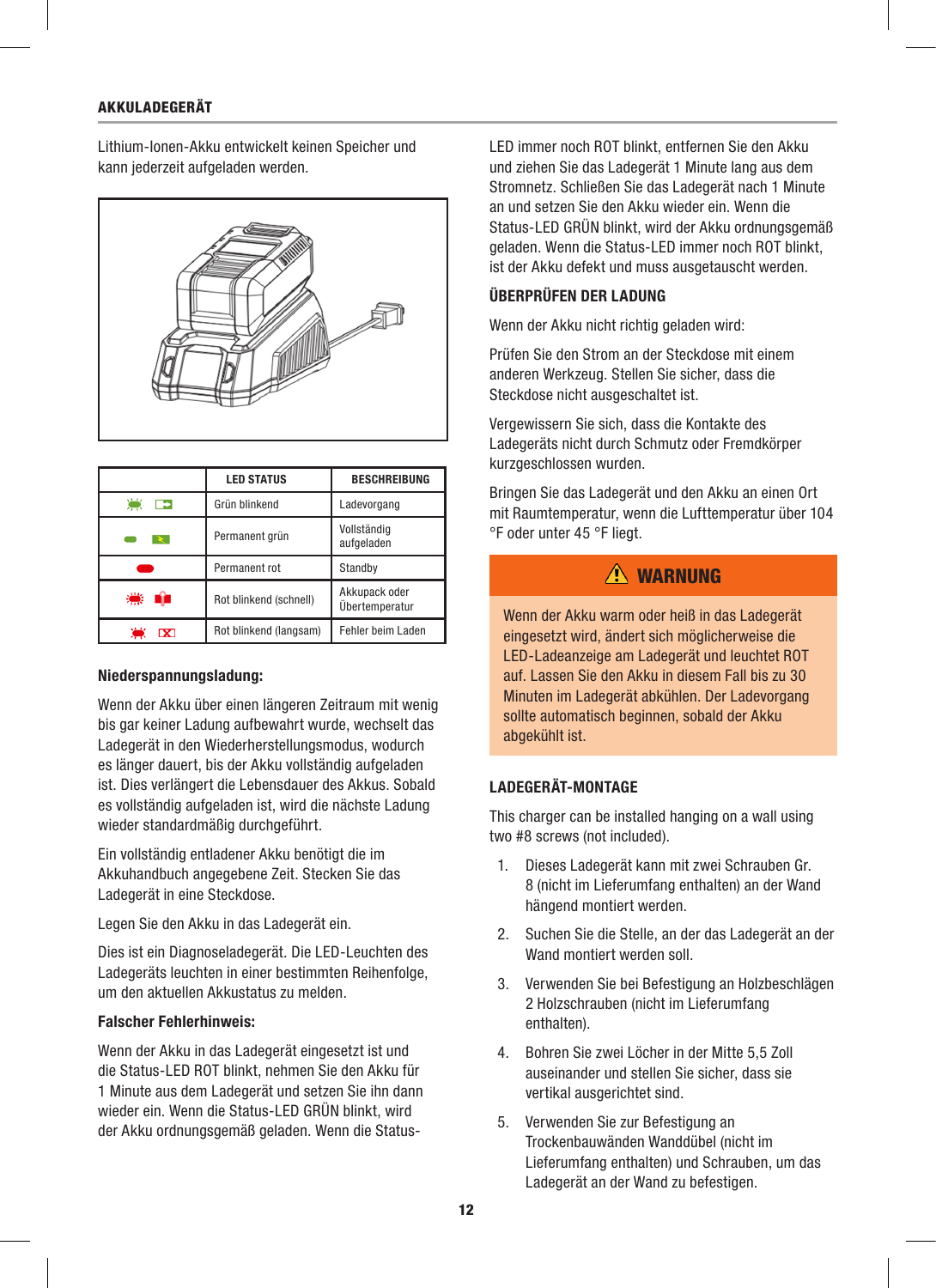Hinweis: Ziehen Sie den Akku aus dem Ladegerät und ziehen Sie den Netzstecker heraus, wenn der Akku und das Ladegerät für längere Zeit nicht verwendet werden.

# INSTANDHALTUNG

### WARNUNG

Entfernen Sie den Akku, bevor Sie das Gebläse einstellen, inspizieren oder reinigen, um Personenschäden und die Gefahr von Feuer und Stromschlägen zu vermeiden.

#### **Reinigung**

Nehmen Sie das Akkupack heraus.

- Bürsten oder blasen Sie staubtrockene Ablagerungen mit Druckluft oder einem Vakuum aus den Lüftungsschlitzen. Halten Sie die Lüftungsöffnungen frei von Hindernissen, Sägemehl und Holzspänen. Sprühen, waschen oder tauchen Sie die Lüftungsschlitze nicht in Wasser.
- Wischen Sie das Gehäuse und die Kunststoffteile mit einem feuchten, weichen Tuch ab. Verwenden Sie keine starken Lösungs- oder Reinigungsmittel auf dem Kunststoffgehäuse oder Kunststoffteilen. Bestimmte Haushaltsreiniger können Schäden und eine Schockgefahr verursachen.

#### Akkupack

- Lagern Sie das Akkupack voll aufgeladen
- Sobald die Leuchte am Ladegerät konstant grün leuchtet, nehmen Sie den Akku aus dem Ladegerät und trennen Sie das Ladegerät von der Steckdose.
- Lagern Sie den Akku nicht auf dem Gerät.
- Der Akku kann nach dem Aufladen im Ladegerät aufbewahrt werden, solange das Gerät nicht angeschlossen ist.

#### Wartung des Ladegeräts

Halten Sie die Ladung sauber und frei von Schmutz. Lassen Sie nicht zu, dass Fremdmaterial in den vertieften Hohlraum oder auf die Kontakte gelangt. Wischen Sie das Ladegerät mit einem trockenen, weichen Tuch ab. Verwenden Sie keine Lösungsmittel oder Wasser und stellen Sie das Ladegerät nicht nass auf.

Ziehen Sie das Ladegerät aus der Steckdose, wenn kein Akkupack darin ist.

Laden Sie die Akkus vollständig auf, bevor Sie sie einlagern.

Lagern Sie das Ladegerät bei normaler Temperatur oder Raumtemperatur. Lagern Sie es nicht bei übermäßiger Hitze. Verwenden Sie das Ladegerät nicht bei direkter Sonneneinstrahlung. Laden Sie bei Raumtemperaturen zwischen 45' F und 104' F (7'C und 40' C) auf. Wenn der Akku heiß ist, lassen Sie ihn im Inneren des Ladegerät abkühlen. Der Akku beginnt mit dem Laden, sobald er wieder Raumtemperatur erreicht hat.

# A VORSICHT

Dieses Gerät entspricht Teil 15 der FCC-Bestimmungen. Der Betrieb unterliegt den folgenden zwei Bedingungen

- 1. Dieses Gerät darf keine schädlichen Interferenzen verursachen.
- 2. (2) Dieses Gerät muss alle empfangenen Interferenzen akzeptieren, einschließlich Interferenzen, die einen unerwünschten Betrieb verursachen können.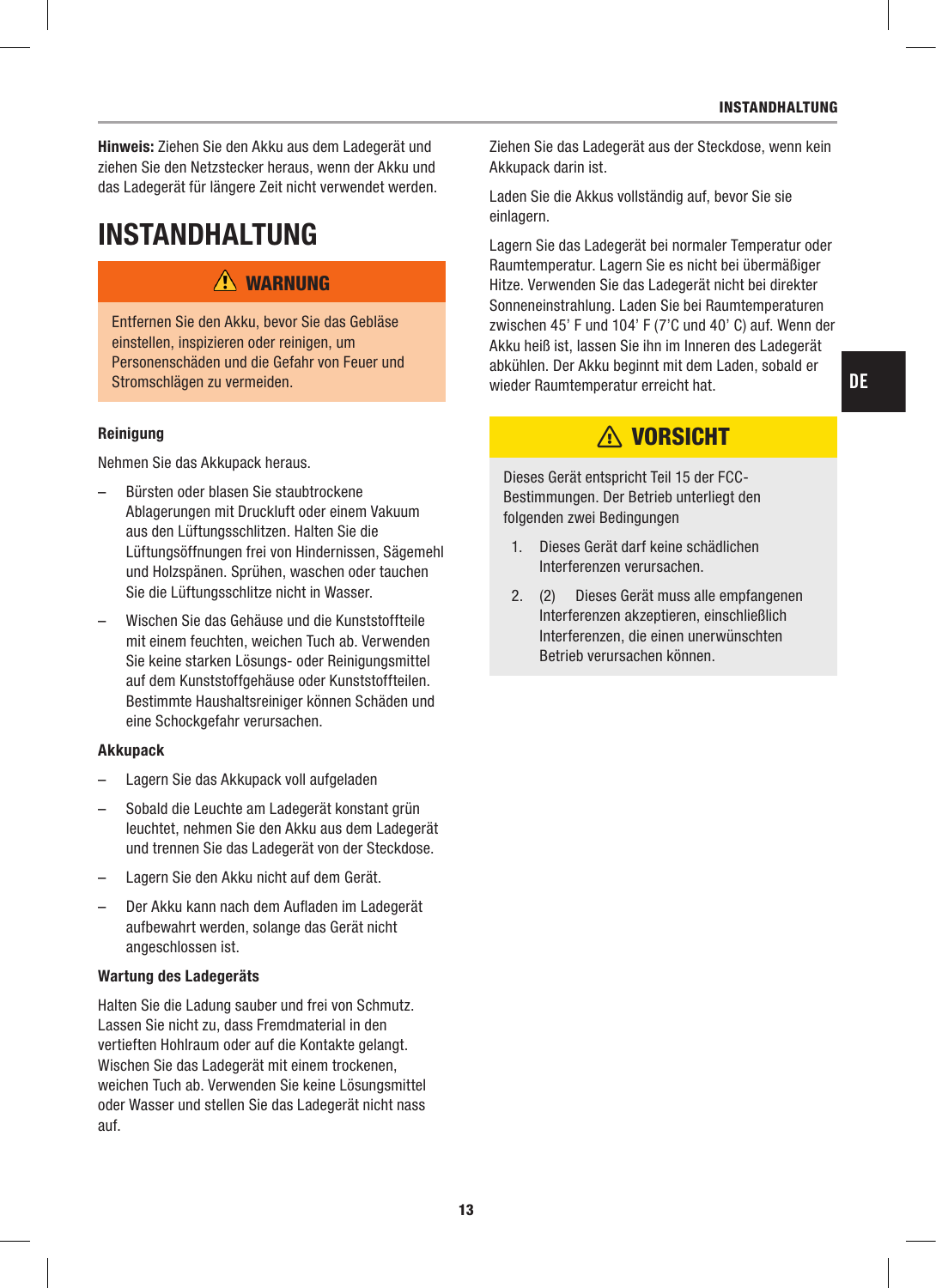# **RÜCKGABERECHT**

Wir bieten eine 30-tägige Geld-zurück-Garantie für alle waren, die korrekt versandt wurden und nicht benötigt werden. Der Käufer ist für die Rücksende porto- und verpackungskosten verantwortlich und alle ursprünglichen Versandkosten sind nicht erstattungsfähig. Die Ware sollte in einem für den Weiterverkauf geeigneten Zustand und nach Möglichkeit in der Originalverpackung zurückgegeben werden.

Waren, die speziell für eine Bestellung hergestellt und korrekt versandt werden, können nicht zurückgegeben werden.

Wenn der falsche Artikel erhalten wird, liegt es in der Verantwortung des Käufers, uns innerhalb von 7 Tagen nach Erhalt schriftlich zu benachrichtigen. Es werden dann Vorkehrungen getroffen, damit der fehlerhafte Artikel abgeholt und ein Ersatzartikel versandt wird.

#### Garantie

Garantie-Qualifikationen

Wir bei Warrior verstehen die Bedeutung der Garantie für Service und Reparatur, wir bieten eine Standardgarantie von 3 Jahren (nur Werkzeuge) und 1 Jahr (nur Akku) an, ohne dass Sie Ihren Kauf registrieren müssen.

Bitte beachten Sie die folgenden Einschränkungen und lesen Sie dievollständigen AGB über die Garantie, die für ein bestimmtes Produkt angeboten wird.

Alles, was wir benötigen, ist entweder eine Kopie des Original-Kaufbelegs oder eine Rechnung, die zum Zeitpunkt des Kaufs vom Händler geliefert wird, um die Geltendmachung des Anspruchs zu ermöglichen. Bitte bewahren Sie Ihren Kaufbeleg für die Dauer Ihrer Laufzeit sicher auf, in dem unglücklichen Fall, dass Sie unsere technische Unterstützung benötigen, werden wir darum bitten, dass dies bei jedem Anspruch zur Verfügung gestellt wird, KEIN Kaufbeleg, ein Garantieanspruch wird verzögert oder abgelehnt.

Die Transportkosten für Produkte oder Teile, die im Rahmen dieser Garantie zur Reparatur oder zum Austausch eingereicht werden, liegen in der alleinigen Verantwortung des Käufers. Diese Garantie gilt nur für den Erstkäufer und ist nicht übertragbar.

Geben Sie das Gerät nicht an den Ort des Kaufs zurück

Wenden Sie sich an den technischen Support und wir werden jedes Problem per Telefon oder E-Mail beheben. Wenn das Problem oder Problem auf diese Weise nicht gelöst wird, werden wir nach eigenem Ermessen eine Bewertung, Reparatur oder den Austausch des defekten Produkts, Teils oder der Komponente in unserer eigenen Service-Center-Werkstatt genehmigen. Wann und wehm ein Produkt ersetzt werden muss, wird es in den meisten Fällen auf einer Like-for-Like-Basis sein, nicht alt für neu. Wir stellen Ihnen eine Fallnummer für den Garantieservice zur Verfügung, die über Ihr Login-Konto überwacht werden kann. Bitte bewahren Sie es für zukünftige Referenz auf. Reparaturen oder Ersatzlieferungen ohne vorherige Genehmigung oder in einer nicht autorisierten Reparaturwerkstatt fallen nicht unter diese Garantie. Wir haben Garantieausschlüsse für Kunden außerhalb des Vereinigten Königreichs, bitte beachten Sie unsere vollständigen AGB.

Garantieausschlüsse

DIESE GARANTIE DECKT FOLGENDES NICHT AB:

#### NORMALE ABNUTZUNG

Ihr Produkt benötigt regelmäßige Teile und Service, um eine gute Leistung zu erbringen. Diese Garantie deckt keine Reparatur ab, wenn der normale Gebrauch die Lebensdauer eines Teils oder des Geräts als Ganzeserschöpfthat.

#### INSTALLATION, NUTZUNG UND WARTUNG

Diese Garantie erlischt und (oder) gilt nicht für Teile oder Arbeit, wenn Davon ausgegangen wird, dass Ihr Produkt missbraucht, vernachlässigt, in einen Unfall verwickelt, missbraucht, über die Grenzen hinaus überlastet, modifiziert, unsachgemäß installiert oder falsch an eine elektrische Komponente oder ein System zum Aufladen der Batterie angeschlossen wurde. Die Wartung während des normalen Zeitraums ist nicht durch diese Garantie abgedeckt.

Sonstige Ausschlüsse

Diese Garantie schließt Ausschlüsse:

kosmetische Defekte wie Farbe, Aufkleber oder Zubehörwerkzeuge

Ersatzteile einschließlich Klingen, Schnur, Ketten, Stangen oder Taschen

alle elektrischen Komponenten mit Ausnahme der Hauptsteuereinheit wie Sicherungen, Anschlüsse, Zifferblätter, Knöpfe oder Hebel.

Ausfälle aufgrund höherer Gewalt und andere Ereignisse höherer Gewalt, die außerhalb der Kontrolle des Herstellers liegen

Probleme, die durch Teile verursacht werden, die nicht original sind

Änderung oder Modifikation(en), die von einer anderen Partei als dem Hersteller vorgenommen wurde(n)

elektrische Geräte von Drittanbietern

Alle Batterien werden über 1 Jahr alt geliefert.

Grenzen der stillschweigenden Gewährleistung und Folgeschäden

BPE Holdings (Warrior Eco Power Equipment) lehnt jede Verpflichtung ab, Zeitverluste, die Nutzung dieses Produkts, Fracht oder neben- oder Folgekosten durch Personen, die dieses Produkt verwenden, zu decken.

DIESE GARANTIE TRITT AN DIE STELLE ALLER ANDEREN AUSDRÜCKLICHEN ODER STILL SCHWEIGENDEN GEWÄHRLEISTUNGEN, EINSCHLIEßLICH GARANTIEN DER MARKTGÄNGIGKEIT ODER EIGNUNG FÜR EINEN BESTIMMTEN ZWECK.

Eine Einheit, die als Austausch zur Verfügung gestellt wird, unterliegt der Garantie des Originalgeräts. Die Garantiedauer für das ausgetauschte Gerät wird weiterhin unter Bezugnahme auf das Kaufdatum des Originalgeräts berechnet. Diese Garantie gibt Ihnen bestimmte gesetzliche Rechte, die sich von Land zu Land ändern können. Ihr Land kann auch andere Rechte haben, die Ihnen möglicherweise zustehen, die nicht in dieser Garantie aufgeführt sind.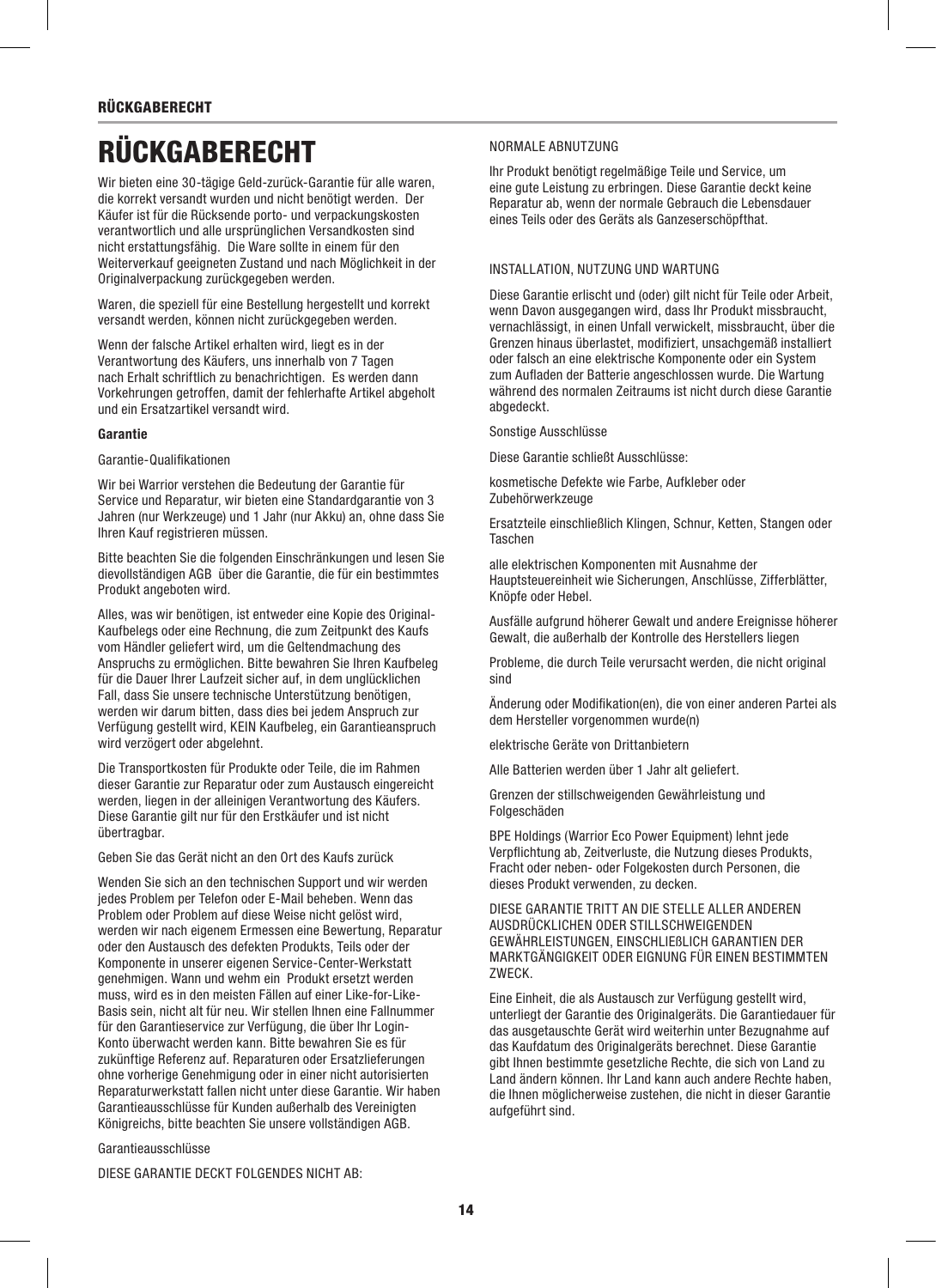

# MANUEL DU PROPRIÉTAIRE

CHARGEUR #WEP8370BC BATTERIE #WEP8301-2.5



# BATTERIE LITHIUM-ION RECHARGEABLE ET CHARGEUR

Lisez attentivement toutes les règles et instructions de sécurité avant d'utiliser cet outil.

REV 20211220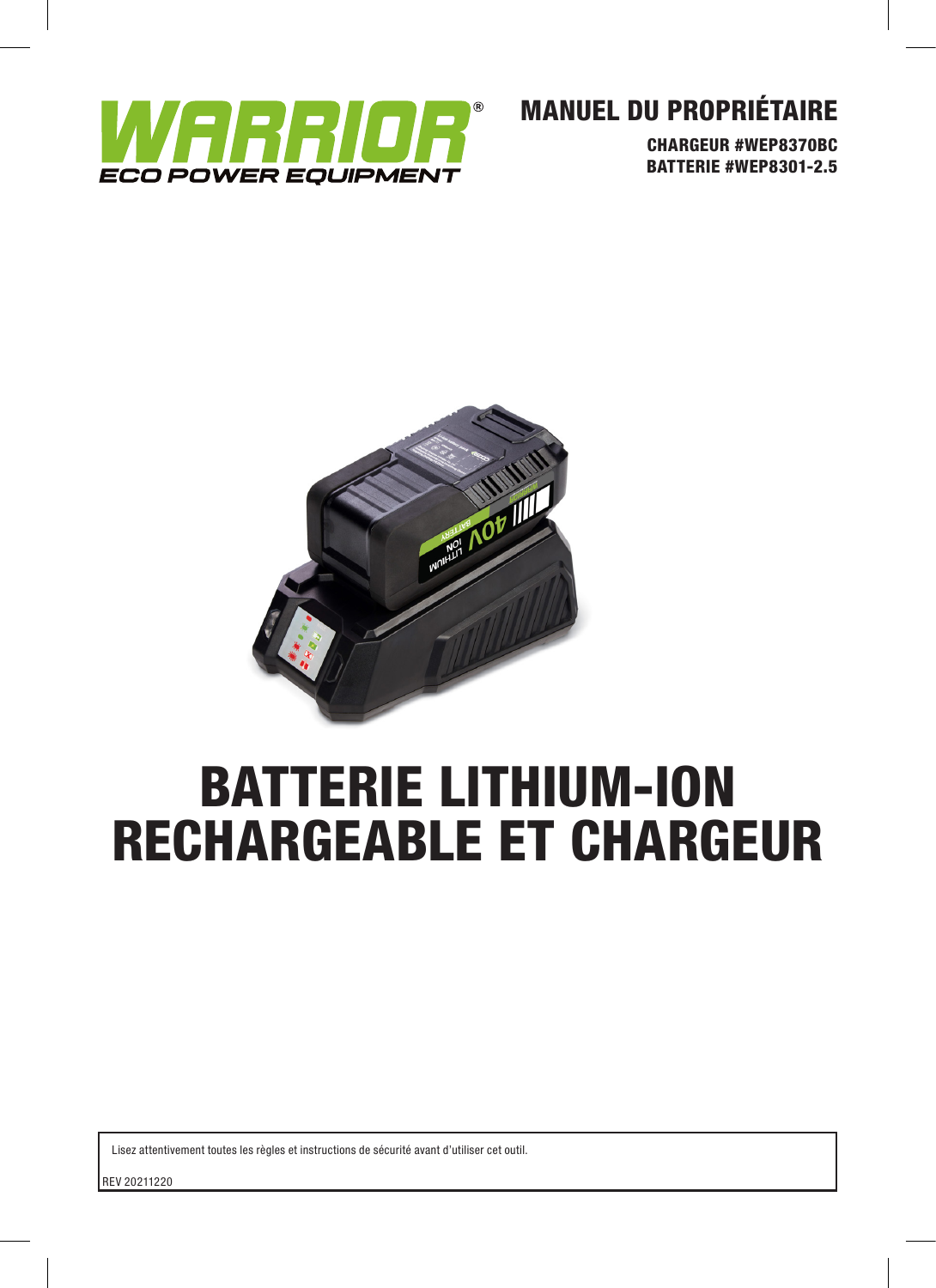# CARACTÉRISTIQUES

| <b>Batterie</b>         |                           |
|-------------------------|---------------------------|
| <b>Batterie</b>         | WEP8301-2.5               |
| Capacité de la batterie | Lithium-Ion 2.0/2.5/4.0Ah |
| Temps de charge         | de 67 à 150 minutes       |
| Poids                   | 1.54-2.09lb (0.7-0.95kg)  |

| <b>Charger</b> |                     |
|----------------|---------------------|
| Chargeur       | WEP8370BC           |
| Entrée         | 120-240VAC, 50/60Hz |
| Sortie         | 42VDC, 2.2A         |
| Poids          | 1.2lbs (0.55kg)     |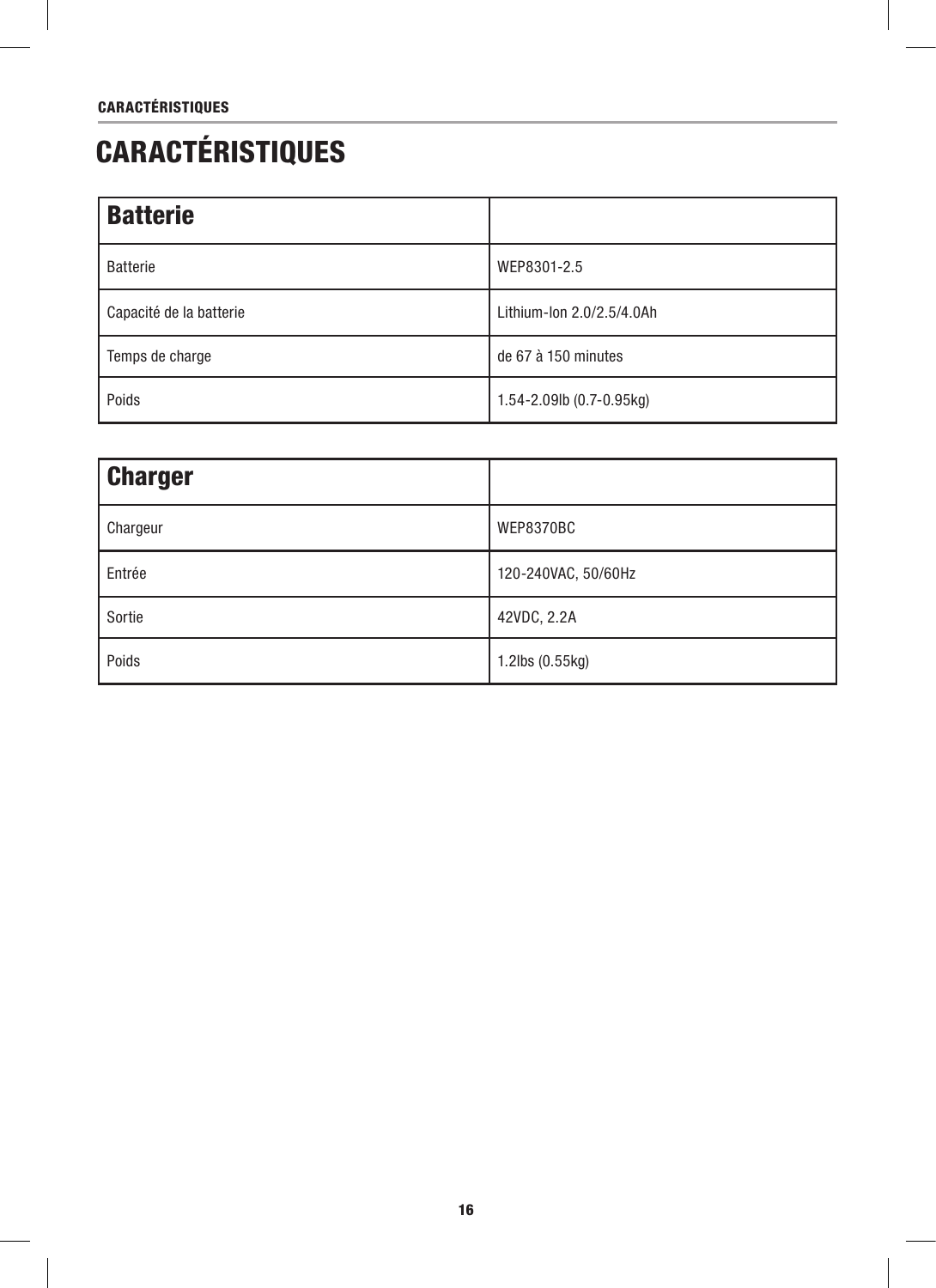# INFORMATION SUR LA SÉCURITÉ

Pour une utilisation, un entretien et un stockage appropriés de cette batterie, il est important que vous lisiez et compreniez les instructions données dans ce manuel.

Pour éviter des blessures graves, un risque d'incendie, d'explosion et un danger de choc électrique ou d'électrocution :-

- Ne sondez pas le chargeur avec des matériaux conducteurs. Les bornes de charge supportent 120-240 V.
- Si le boîtier de la batterie est fissuré ou endommagé, NE l'insérez PAS dans le chargeur. Remplacez la batterie.
- Ne chargez pas cette batterie avec un autre type de chargeur.
- Ne laissez pas de liquide pénétrer à l'intérieur du chargeur.
- N'essayez pas d'utiliser le chargeur à d'autres fins que celles présentées dans ce manuel.

# **AVERTISSEMENT**

Si le liquide de la batterie pénètre dans vos yeux, rincez immédiatement à l'eau claire pendant au moins 15 minutes. Consultez immédiatement un médecin. Ne chargez pas la batterie sous la pluie ou dans des conditions humides. Ne plongez pas l'outil, la batterie ou le chargeur dans l'eau ou tout autre liquide..

# CONSIGNES DE SÉCURITÉ ET PRÉCAUTIONS

- 1. Ne démontez pas la batterie.
- 2. Tenez à l'écart des enfants.
- 3. N'exposez pas la batterie à l'eau ou à l'eau salée et stockez la batterie dans un environnement frais et sec.
- 4. Ne placez pas la batterie dans des endroits à haute température, comme près d'un feu, d'un radiateur, etc.
- 5. N'inversez pas la borne positive et la borne négative de la batterie.
- 6. Ne connectez pas la borne positive et la borne négative de la batterie l'une à l'autre avec des objets métalliques.
- 7. Ne cognez, ne frappez ou ne marchez pas sur la batterie.
- 8. Ne soudez pas directement sur la batterie et ne percez pas la batterie avec des clous ou d'autres objets pointus.
- 9. Dans le cas où la batterie fuit et que le liquide pénètre dans l'œil, ne vous frottez pas l'œil. Rincez bien à l'eau. Cessez immédiatement d'utiliser la batterie si celle-ci émet une odeur inhabituelle, si elle est chaude, change de couleur, change de forme ou semble anormale de toute autre manière

# AVERTISSEMENT

Pour éviter tout risque d'incendie, de choc électrique ou d'électrocution :

- N'utilisez pas de chiffon humide ou de détergent sur la batterie ou le chargeur de batterie.
- Retirez toujours la batterie avant de nettoyer, d'inspecter ou d'effectuer tout entretien sur l'outil.

# **BATTERIE**

- Ne laissez pas la batterie ou le chargeur surchauffer. S'ils sont chauds, laissez-les refroidir. Rechargez uniquement à température ambiante.
- Gardez les fentes de ventilation du chargeur dégagées.
- Ne laissez pas de petits objets métalliques ou des matériaux tels que de la laine d'acier, du papier d'aluminium ou d'autres particules étrangères pénétrer dans la cavité du chargeur.
- Débranchez le chargeur avant de le nettoyer et lorsqu'il n'y a pas de batterie dans ce dernier.
- Ne laissez pas la batterie au soleil ou dans un environnement chaud pendant de longues périodes.
- N'essayez pas de connecter deux chargeurs ensemble.
- Les cellules de la batterie peuvent développer une petite fuite dans des conditions d'utilisation ou de température extrêmes.
- Si la batterie n'est pas utilisée pendant 3 mois ou plus, stockez-la dans un environnement à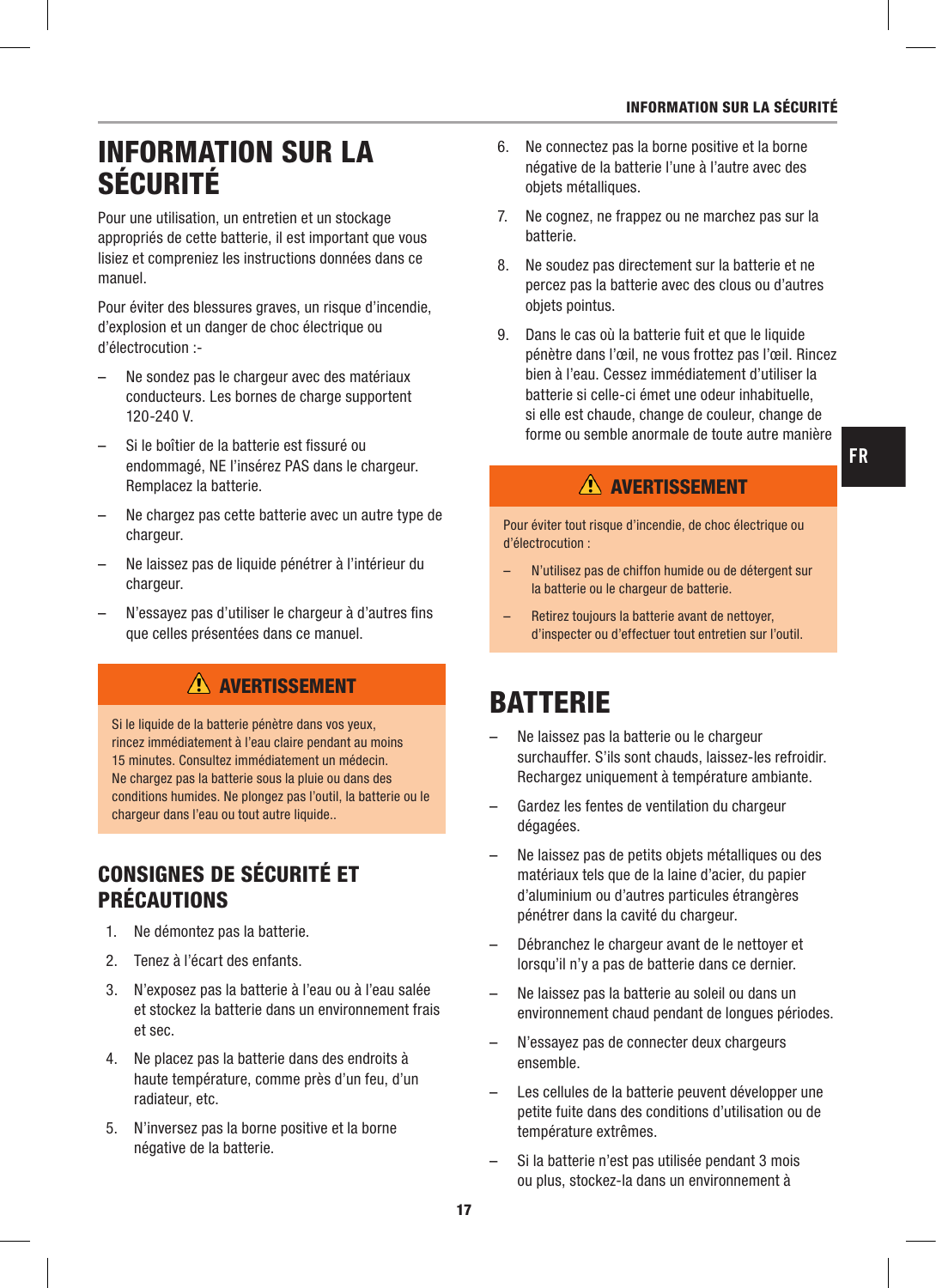#### **BATTERIE**

température ambiante. Chargez-la complètement avant le stockage.

- Si le sceau extérieur est brisé et que la fuite touche votre peau :
- Lavez-vous immédiatement à l'eau et au savon.
- Neutralisez avec du jus de citron, du vinaigre ou un autre acide doux.
- Si une fuite pénètre dans vos yeux, suivez les instructions ci-dessus et consultez un médecin.

# VÉRIFICATION DE LA CAPACITÉ DE LA **BATTERIE**

Remarque : la batterie n'est pas expédiée complètement chargée. Il est recommandé de la charger complètement avant la première utilisation pour garantir une durée de fonctionnement maximale. Cette batterie lithium-ion ne développera pas de mémoire et pourra être rechargée à tout moment. Une batterie complètement déchargée prendra le temps imparti comme indiqué dans la partie Caractéristiques de ce manuel.

Appuyez sur le bouton indicateur de capacité de la batterie. Les voyants LED s'allumeront en fonction du niveau de puissance actuel de la batterie. Voir le tableau ci-dessous :

| <b>Voyants</b>   | <b>Capacité</b>               |
|------------------|-------------------------------|
| 4 vert LED sont  | La batterie a plus de 70 %    |
| allumées         | de capacité                   |
| 4 bleu LED sont  | La batterie est entre 35 % et |
| allumées         | 70 % de capacité              |
| 4 rouge LED sont | La batterie a entre 0 % et    |
| allumées         | 35 % de capacité              |
| 4 rouge LED      | La batterie doit être         |
| clignotent       | rechargée immédiatement       |

# A ATTENTION

N'utilisez pas de solvants ou de détergents puissants sur le boîtier en plastique ou les composants en plastique. Certains nettoyants ménagers peuvent causer des dommages et peuvent également provoquer un risque d'électrocution.

# **AVERTISSEMENT**

ÉLIMINATION DE LA BATTERIE RESPECTUEUSE DE L'ENVIRONNEMENT

Les matériaux toxiques et corrosifs suivants se trouvent dans les batteries utilisées dans cette batterie d'outils Li-ion, un matériau toxique..

### AVERTISSEMENT

Tous les matériaux toxiques doivent être éliminés d'une manière spécifique pour éviter la contamination de l'environnement. Avant de mettre au rebut des batteries lithium-ion endommagées ou usées, contactez votre agence locale d'élimination des déchets ou l'agence locale de protection de l'environnement pour obtenir des informations et des instructions spécifiques. Apportez les batteries à un centre de recyclage et/ou d'élimination local, certifié pour l'élimination des batteries Li-ion.

### AVERTISSEMENT

Si la batterie se fissure ou se brise, avec ou sans fuite, ne la rechargez pas et ne l'utilisez pas. Éliminez-la de manière appropriée et remplacez-la par une nouvelle batterie. N'ESSAYEZ PAS DE LA RÉPARER ! Pour éviter les blessures et les risques d'incendie, d'explosion ou de choc électrique, et pour éviter d'endommager l'environnement

- Couvrez les bornes de la batterie avec du ruban adhésif résistant
- N'essayez PAS de retirer ou de détruire l'un des composants de la batterie
- N'essayez PAS d'ouvrir la batterie
- Si une fuite se développe, les électrolytes libérés sont corrosifs et toxiques. NE mettez PAS la solution dans les yeux ou sur la peau et ne l'avalez PAS
- NE placez PAS la batterie dans vos ordures ménagères ordinaires
- NE l'incinérez PAS
- NE jetez PAS la batterie là où elle fera partie d'une décharge de déchets ou d'un flux de déchets urbains solides
- Apportez-la à un centre de recyclage ou d'élimination certifié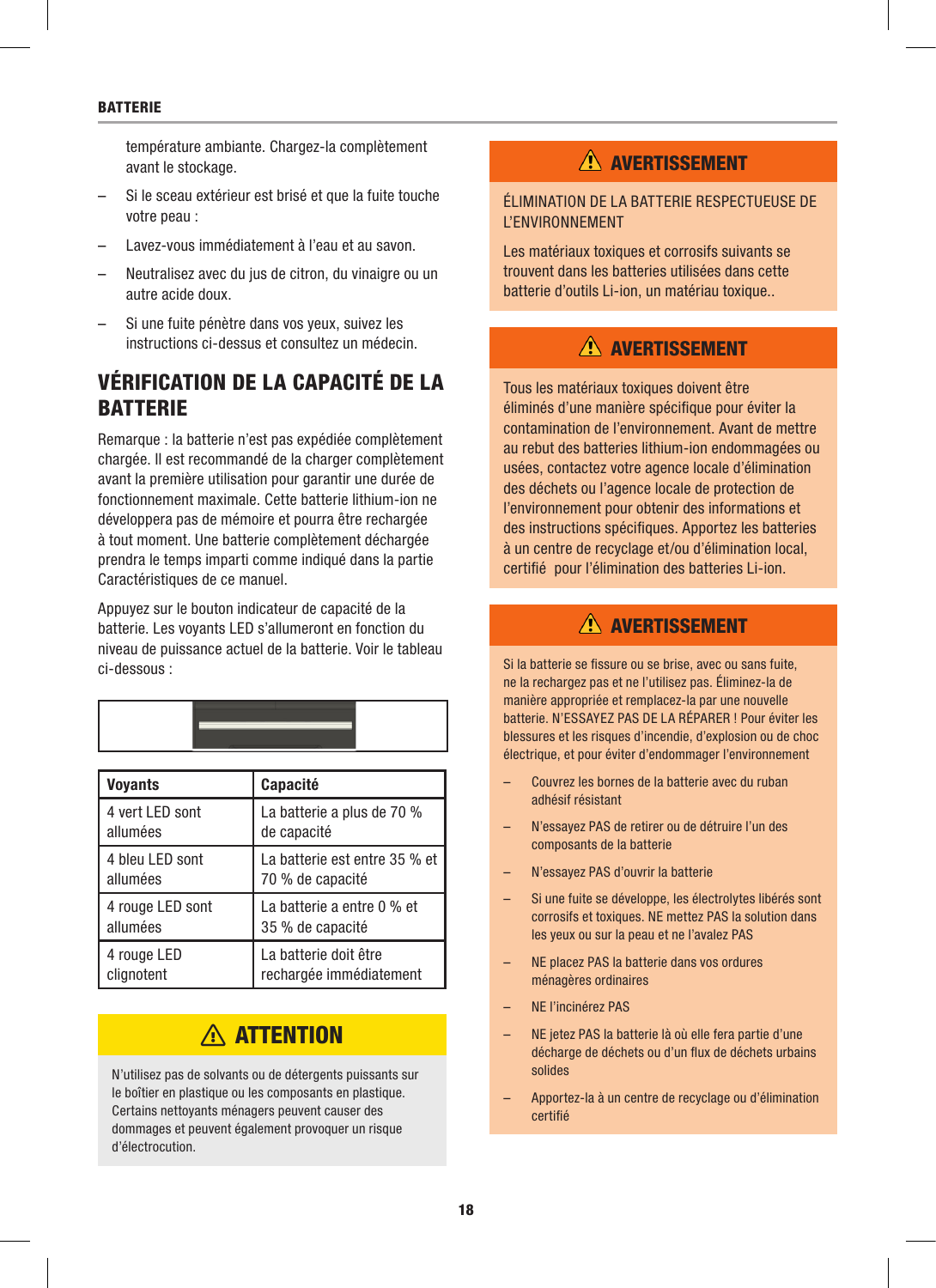# CHARGEUR DE BATTERIE

### AVERTISSEMENT

REMARQUE: la batterie n'est pas expédiée complètement chargée. Il est recommandé de la charger complètement avant la première utilisation pour garantir une durée de fonctionnement maximale. Cette batterie lithium-ion ne développera pas de mémoire et pourra être rechargée à tout moment.

#### PROCÉDURE DE CHARGE



|                     | <b>LED STATUS</b>            | <b>LA DESCRIPTION</b>     |
|---------------------|------------------------------|---------------------------|
| 黨<br>$\overline{ }$ | Vert clignotant              | Charge en cours           |
|                     | Vert fixe                    | Entièrement chargé        |
|                     | Rouge fixe                   | Veille                    |
| 糕<br>- 11           | Rouge clignotant<br>(rapide) | Batterie en<br>surchauffe |
| $\mathbf x$         | Rouge clignotant (lent)      | Défaut de charge          |

#### Remarque sur les faux défauts:

Lorsque la batterie est insérée dans le chargeur et que la LED d'état clignote en ROUGE, retirez la batterie du chargeur pendant 1 minute, puis réinsérez-la. Si la LED d'état clignote en VERT, la batterie se charge correctement. Si la LED d'état clignote toujours en ROUGE, retirez la batterie et débranchez le chargeur pendant 1 minute. Après 1 minute, branchez le chargeur et réinsérez la batterie. Si la LED d'état clignote en VERT, la batterie se charge correctement. Si la LED d'état clignote toujours en ROUGE, la batterie est défectueuse et doit être remplacée.

#### VÉRIFICATION DE LA CHARGE

Si la batterie ne se charge pas correctement :

Vérifiez le courant à la prise de courant avec un autre outil. Assurez-vous que la prise n'est pas éteinte.

Vérifiez que les contacts du chargeur n'ont pas été court-circuités par des débris ou des corps étrangers.

Si la température de l'air est supérieure à 104 °F ou inférieure à 45 °F, déplacez le chargeur et la batterie dans un endroit à température ambiante.

### **AVERTISSEMENT**

Si la batterie est insérée dans le chargeur lorsqu'elle est tiède ou chaude, le voyant LED DE CHARGE du chargeur peut s'allumer en ROUGE. Si cela se produit, laissez la batterie refroidir à l'intérieur du chargeur pendant 30 minutes. La charge devrait démarrer automatiquement une fois la batterie refroidie.

#### MONTAGE DU CHARGEUR

- 1. Ce chargeur peut être fixé au mur à l'aide de deux vis #8 (non incluses).
- 2. Localisez l'emplacement du chargeur à fixer au mur.
- 3. Si vous le fixez à des montants en bois, utilisez deux vis à bois (non incluses).
- 4. Percez deux trous au centre à 5,5 pouces l'un de l'autre en vous assurant qu'ils soient alignés verticalement.
- 5. En cas de fixation sur des cloisons sèches, utilisez des chevilles murales (non incluses) et des vis pour fixer le chargeur au mur.

Remarque : si la batterie et le chargeur ne seront pas utilisés pendant une longue période, retirez la batterie du chargeur et débranchez la prise d'alimentation CA.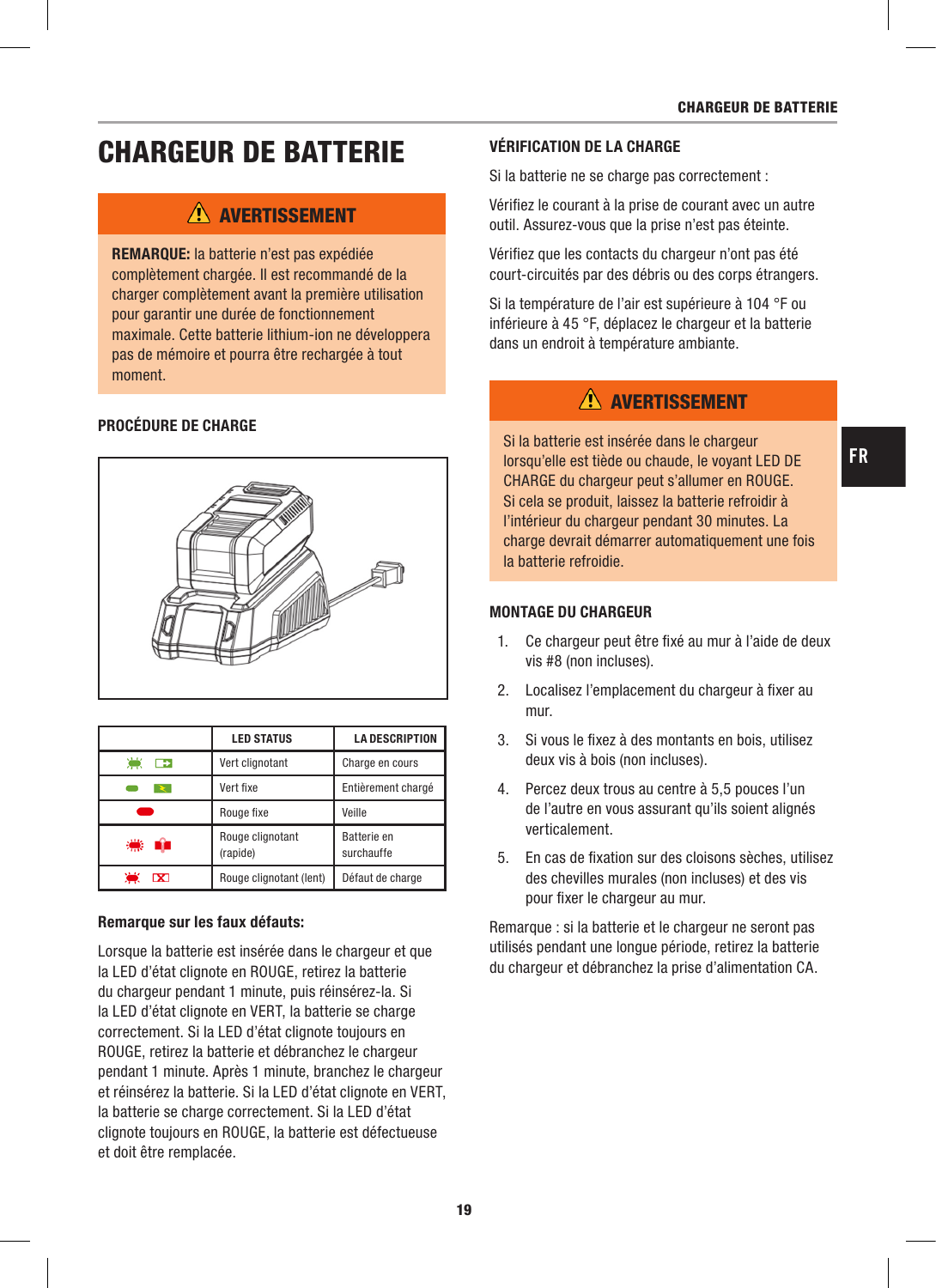#### ENTRETIEN

# **ENTRETIEN**

### **AVERTISSEMENT**

Afin d'éviter les blessures et les risques d'incendie et de choc électrique, retirez la batterie avant de régler, d'inspecter ou de nettoyer le souffleur.

#### **Nettovage**

Retirez la batterie.

- Brossez ou soufflez la poussière et les débris hors des bouches d'aération à l'aide d'air comprimé ou d'un aspirateur. Gardez les bouches d'aération exemptes d'obstructions, de sciure de bois et de copeaux de bois. Ne vaporisez, ne lavez ou n'immergez pas les bouches d'aération dans l'eau.
- Essuyez le boîtier et les composants en plastique à l'aide d'un chiffon humide et doux. N'utilisez pas de solvants ou de détergents puissants sur le boîtier en plastique ou les composants en plastique. Certains produits de nettoyage ménagers peuvent causer des dommages et un risque d'électrocution.

#### Batterie

- Rangez la batterie une fois celle-ci complètement chargée.
- Une fois que le voyant du chargeur devient vert fixe, retirez la batterie du chargeur et débranchez le chargeur de la prise.
- Ne stockez pas la batterie sur l'outil.
- Après la charge, la batterie peut être stockée dans le chargeur, tant que le chargeur n'est pas branché.

#### Entretien du chargeur

Gardez le chargeur propre et exempt de débris. Ne laissez pas de corps étrangers pénétrer dans la cavité encastrée ou sur les contacts. Essuyez le chargeur avec un chiffon doux et sec. N'utilisez pas de solvants ou d'eau et ne placez pas le chargeur dans des conditions humides.

Débranchez le chargeur lorsqu'il n'y a pas de batterie dedans.

Chargez complètement les batteries avant de les ranger.

Conservez le chargeur à température ambiante normale. Ne le stockez pas dans une chaleur excessive. N'utilisez pas le chargeur en plein soleil. Rechargez à température ambiante entre 45 °F et 104 °F (7 °C et 40 °C). Si la

batterie est chaude, laissez-la refroidir à l'intérieur du chargeur. La batterie commencera à se charger une fois qu'elle sera revenue à température ambiante.

# A ATTENTION

Cet appareil est conforme à l'article 15 des règlements de la FCC. L'exploitation est soumise aux deux conditions suivantes :

- 1. Cet appareil ne doit pas provoquer d'interférences nuisibles.
- 2. Cet appareil doit accepter toute interférence reçue, y compris les interférences pouvant causer un fonctionnement non souhaité.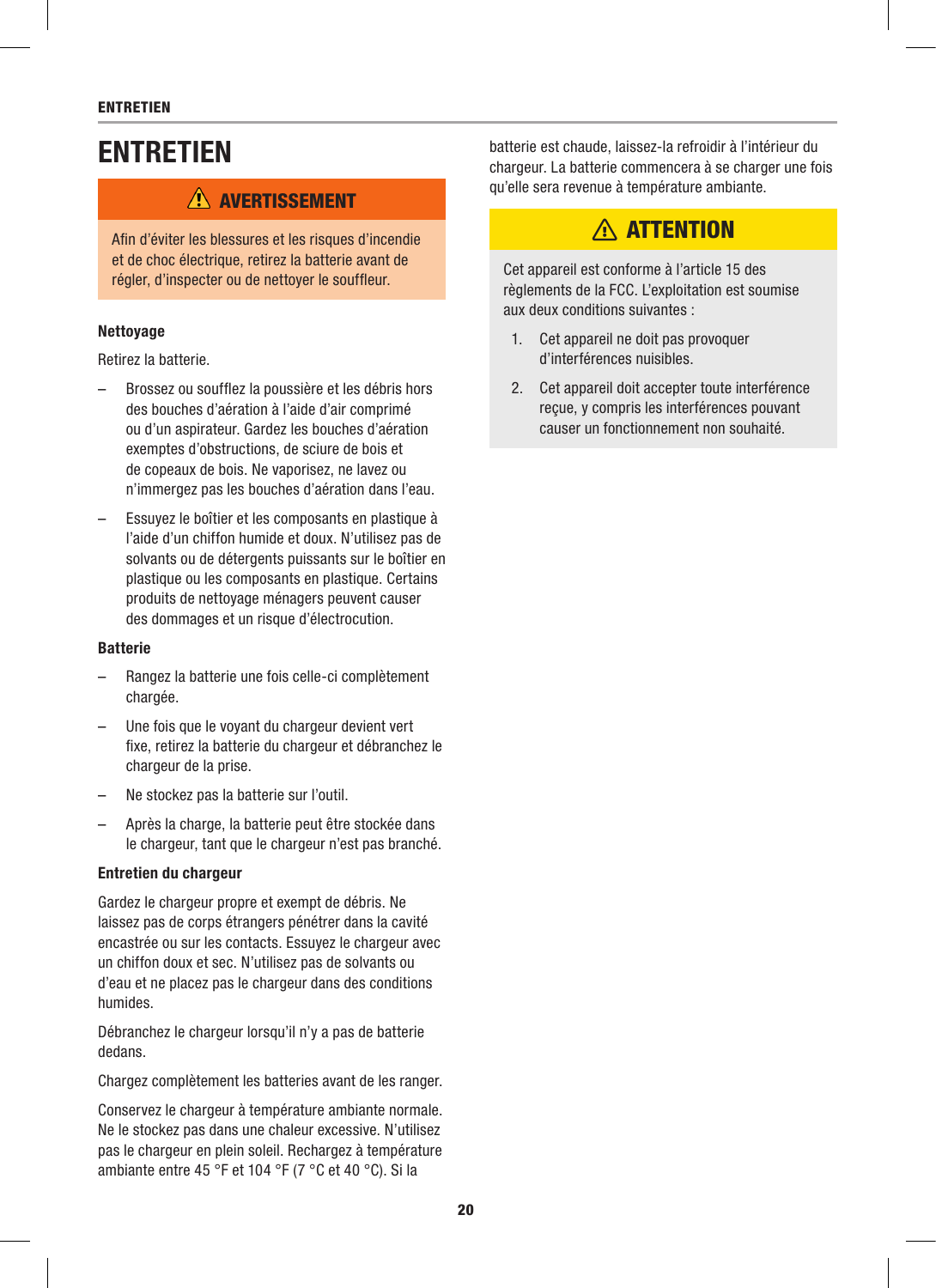# **GARANTIF**

#### Retours

Nous offrons une garantie de remboursement de 30 jours sans équivoques pour toutes les marchandises expédiées correctement qui ne sont pas nécessaires. L'acheteur sera responsable des frais de retour et d'emballage et tous les frais d'expédition d'origine ne sont pas remboursables. Les marchandises doivent être retournées dans un état approprié à la revente et, si possible, doivent être retournées dans leur emballage d'origine.

Les marchandises qui sont fabriquées spécifiquement pour une commande et expédiées correctement ne peuvent pas être retournées.

Si le mauvais article est reçu, il incombe à l'acheteur de nous en informer par écrit dans les 7 jours suivant la réception. Des dispositions seront alors prises pour que l'article incorrect soit récupéré et qu'un article de remplacement soit expédié

#### Conditions de garantie

Chez Warrior, nous comprenons l'importance de la garantie pour le service et la réparation, nous offrons une garantie standard de 3 ans (outils uniquement) et 1 an (batterie uniquement) sans qu'il soit nécessaire d'enregistrer votre achat.

Veuillez consulter les limitations ci-dessous et lire les conditions générales complètes concernant la garantie offerte sur un produit particulier.

Tout ce dont nous avons besoin est soit une copie de la preuve d'achat originale, soit une facture fournie par le détaillant au moment de l'achat pour permettre la réclamation. Veuillez conserver votre preuve d'achat en lieu sûr pendant la durée de vos conditions, dans le cas où vous auriez besoin de notre support technique, nous vous demanderons de le fournir sur chaque réclamation, AUCUNE preuve d'achat, aucune réclamation au titre de la garantie ne sera retardée ou rejetée.

Les frais de transport de tout produit ou pièce(s) soumis pour réparation ou remplacement en vertu de cette garantie sont à la charge exclusive de l'acheteur. Cette garantie s'applique uniquement à l'acheteur original et n'est pas transférable.

#### Ne retournez pas l'unité au lieu d'achat

Contactez le support technique et nous résoudrons tout problème par téléphone ou par e-mail. Si le problème n'est pas résolu par cette méthode, nous autoriserons, à discrétion, une évaluation, une réparation ou un remplacement du produit, des pièces ou des composants défectueux dans notre propre atelier de centre de service. Si et quand un produit doit être remplacé, dans la plupart des cas, ce sera sur une base comparable et non pas un ancien pour un nouveau. Nous vous fournirons un numéro de dossier pour le service de garantie et cela peut être contrôlé via votre compte de connexion. Veuillez le conserver pour référence future. Les réparations ou les remplacements sans autorisation préalable, ou dans un centre de réparation non autorisé, ne seront pas couverts par cette garantie. Nous avons des exclusions de garantie pour les clients en dehors du Royaume-Uni, veuillez consulter nos conditions générales complètes.

#### Exclusions de Garantie

#### CETTE GARANTIE NE COUVRE PAS CE QUI SUIT :

#### USURE NORMALE

Votre produit a besoin de pièces et d'un service périodique pour bien fonctionner. Cette garantie ne couvre pas la réparation lorsque l'utilisation normale a épuisé la durée de vie d'une pièce ou de l'équipement dans son ensemble.

#### INSTALLATION, UTILISATION ET ENTRETIEN

Cette garantie sera annulée et (ou) ne s'appliquera pas aux pièces ou à la main-d'œuvre si votre produit est réputé avoir été mal utilisé, négligé, impliqué dans un accident, abusé, surchargé au-delà des limites, modifié, installé de manière incorrecte ou connecté de manière incorrecte à tout composant ou système de charge de la batterie. L'entretien normal n'est pas couvert par cette garantie.

#### Autres exclusions

Cette garantie exclut

- Défauts cosmétiques tels que peinture, décalcomanies, autocollants ou outils accessoires
- Pièces de rechange, y compris les lames, les cordes, les chaînes, les barres ou les sacs
- Tout composant électrique autre que l'unité de commande principale comme les fusibles, les connecteurs, les cadrans, les boutons ou les leviers.
- Les défaillances dues à des cas fortuits et à d'autres événements de force majeure indépendants de la volonté du fabricant
- Problèmes causés par des pièces qui ne sont pas d'origine
- Altération ou modification(s) apportée(s) par toute partie autre que le fabricant
- Tout équipement électrique tiers

Toutes les piles fournies ont plus d'un an.

Limites de la garantie implicite et des dommages indirects

BPE Holdings (Warrior Eco Power Equipment) décline toute obligation de couvrir toute perte de temps, d'utilisation de ce produit, de fret ou tout coût de réclamation accessoire ou consécutif par toute personne utilisant ce produit.

#### CETTE GARANTIE REMPLACE TOUTES LES AUTRES GARANTIES, EXPRESSES OU IMPLICITES, Y COMPRIS LES GARANTIES DE QUALITÉ MARCHANDE OU D'ADAPTATION À UN USAGE PARTICULIER

Une unité fournie en échange sera soumise à la garantie de l'unité d'origine. La durée de la garantie de l'unité échangée restera calculée par référence à la date d'achat de l'unité d'origine. Cette garantie vous donne certains droits légaux qui peuvent changer d'un pays à l'autre. Votre pays peut également avoir d'autres droits auxquels vous pourriez avoir droit et qui ne sont pas répertoriés dans cette garantie.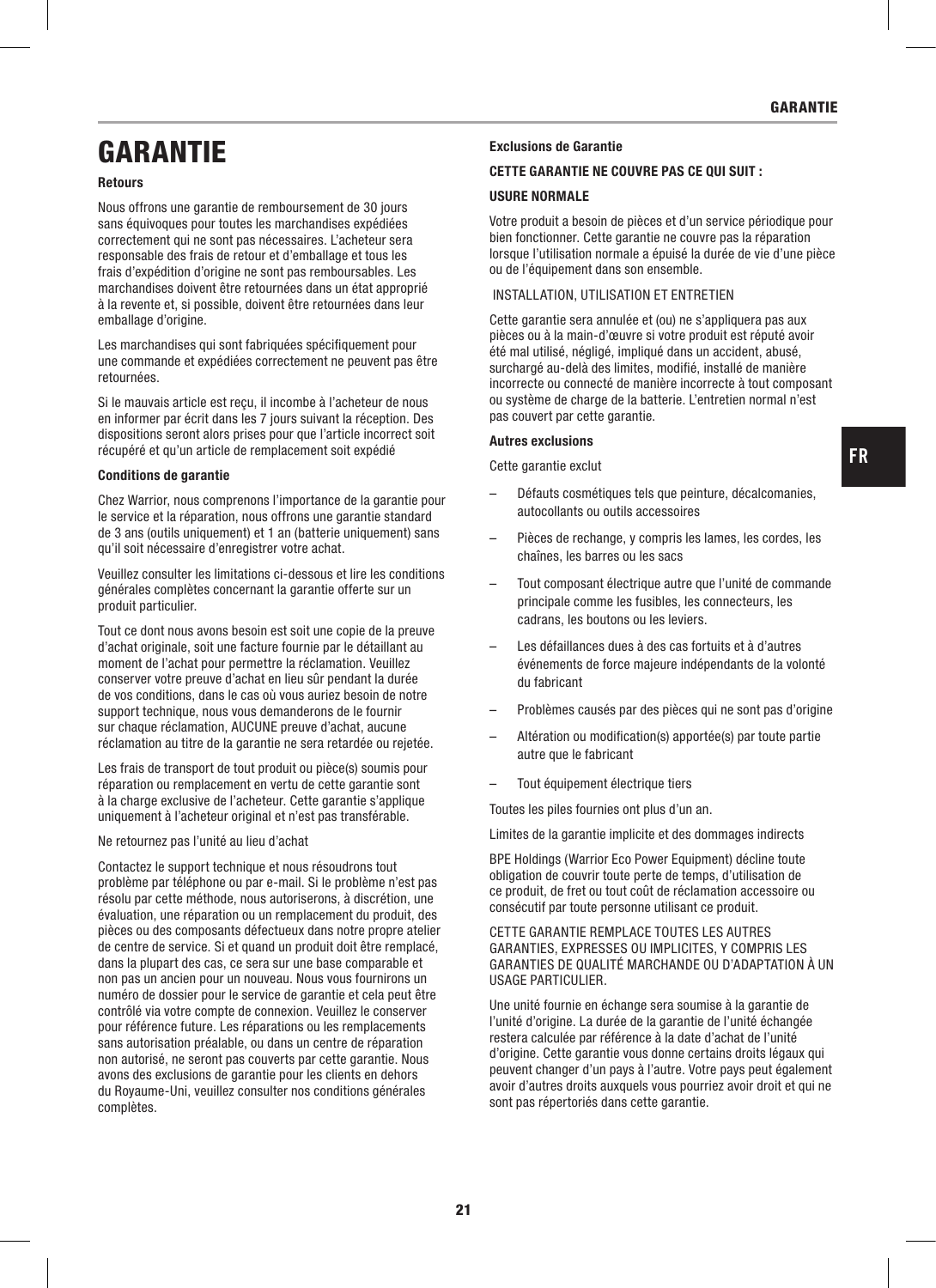

ÄGARENS HANDBOK

BATTERILADDARE #WEP8370BC BATTERI #WEP8301-2.5



# LITIUMJON-BATTERILADDARE

SPARA DESSA INSTRUKTIONER. Denna bruksanvisning innehåller viktiga säkerhetsåtgärder som ska läsas och förstås innan produkten används. Underlåtenhet att göra detta kan leda till allvarliga personskador. Denna bruksanvisning bör förbli hos produkten.

Specifikationer, beskrivningar och illustrationer i denna bruksanvisning är så exakta som möjligt vid tidpunkten för publicering, men kan ändras utan föregående meddelande.

REV 20211220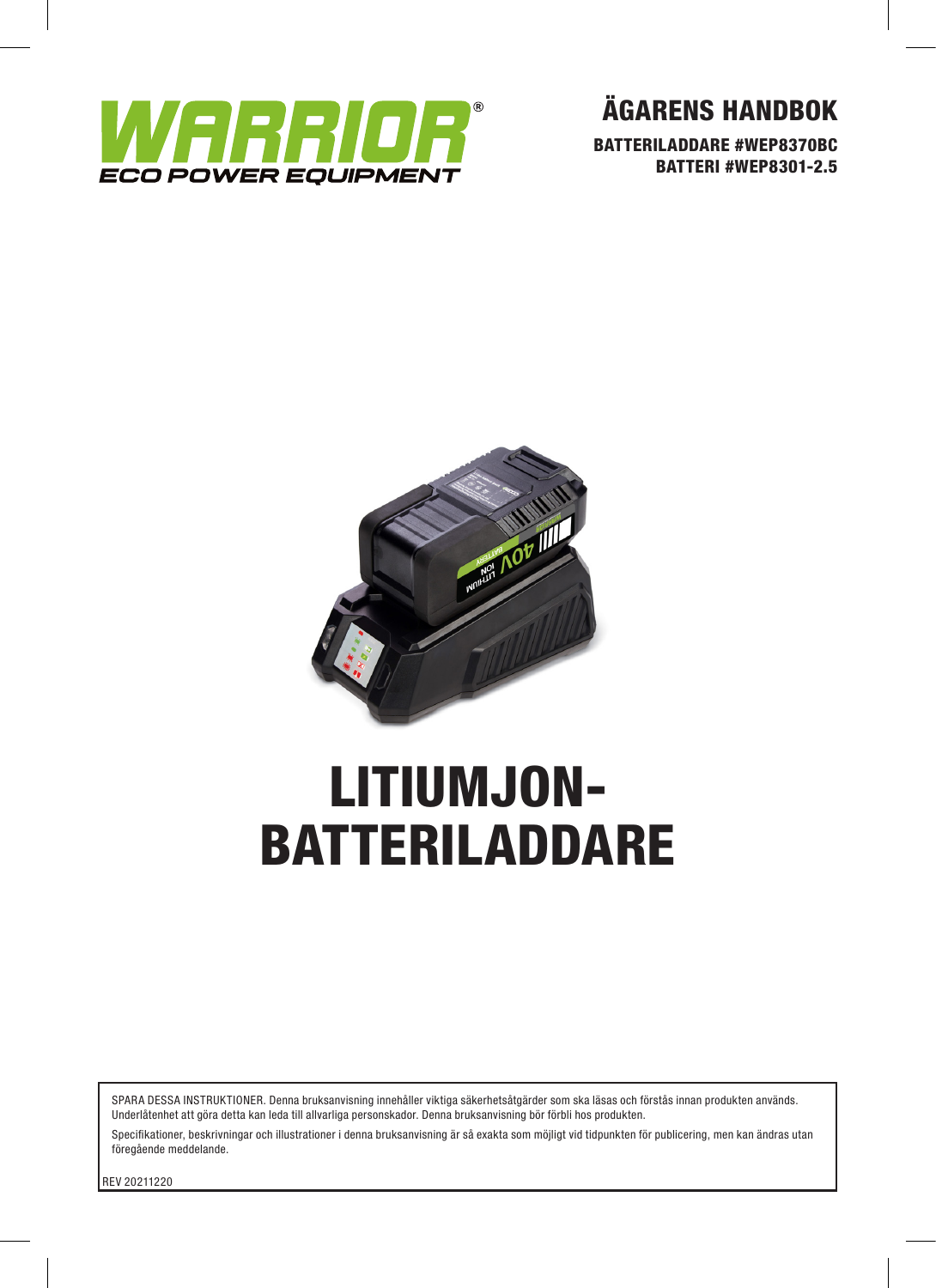# PRODUKTSPECIFIKATIONER

| <b>BATTERI</b>     |                             |
|--------------------|-----------------------------|
| Batteripaket       | WEP8301-2.5                 |
| Batterikapacitet : | 2.0/2.5/4.0Ah Lithium-lon   |
| Laddningstid       | From 67 to 150 minutes      |
| Vikt               | 1.54-2.09lbs $(0.7-0.95kg)$ |

| <b>BATTERILADDARE</b> |                     |           |
|-----------------------|---------------------|-----------|
| <b>Batteriladdare</b> | WEP8370BC           | <b>SE</b> |
| Input                 | 120-240VAC, 50/60Hz |           |
| Output:               | 42VDC, 2.2A         |           |
| Vikt                  | 1.2lbs (0.55kg)     |           |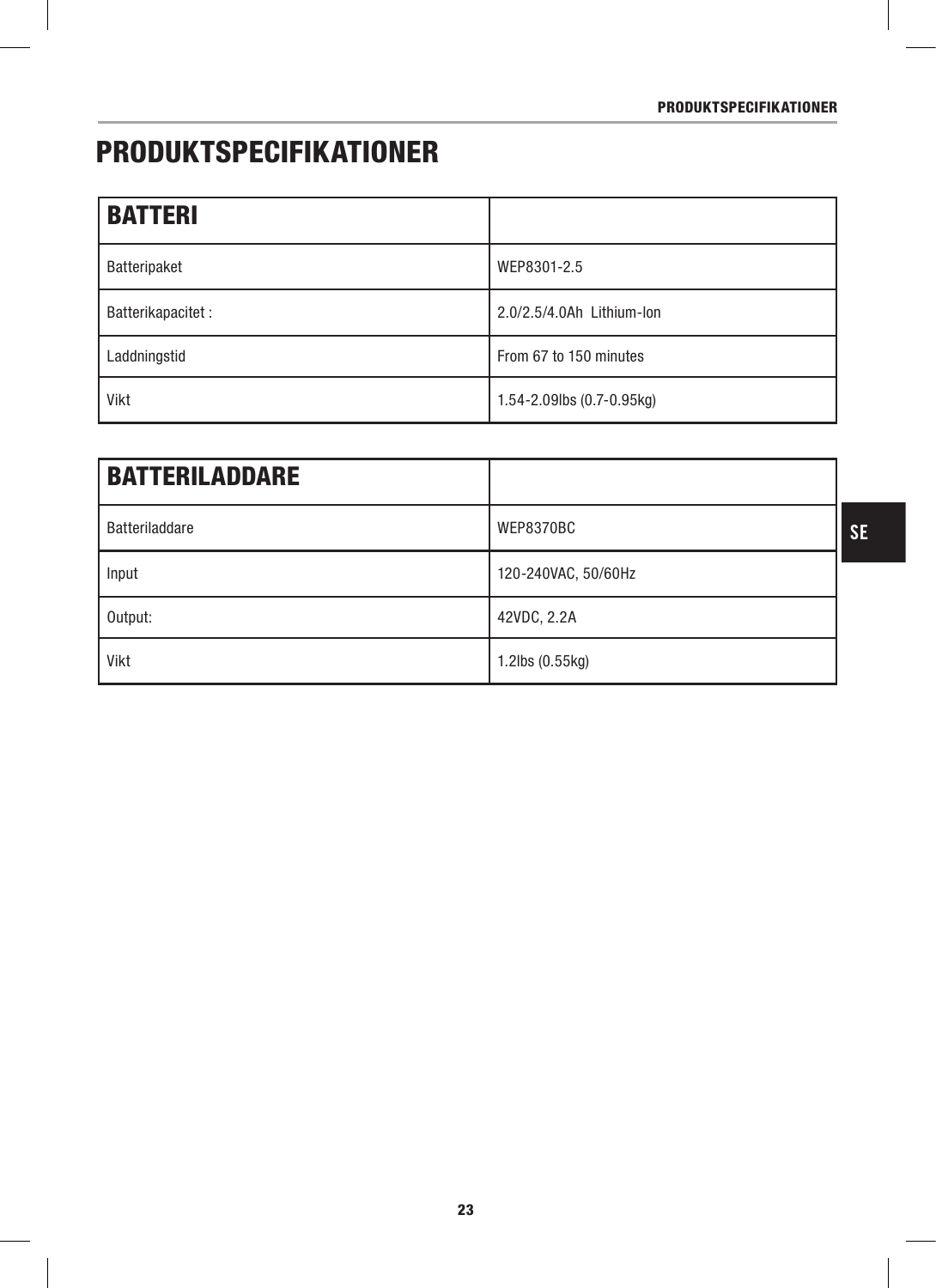#### ALLMÄNNA SÄKERHETSREGLER

# ALLMÄNNA SÄKERHETSREGLER

För korrekt användning, underhåll och lagring av detta batteri är det viktigt att du läser och förstår instruktionerna i denna handbok.

För att undvika allvarliga skador, risk för brand, explosion och fara för elektrisk stöt eller elektrisk stöt -

- Sök inte laddaren med ledande material. Laddningsterminalerna håller 120-240V.
- Om batteripacket är knäckt eller skadat, sätt INTE in det i laddaren. Ersätt batteripaketet.
- Ladda inte dessa batteripaket med någon annan typ av laddare
- Låt inte vätska vara inne i laddaren.
- Försök inte att använda laddaren för något annat ändamål än vad som beskrivs här.

# $\Lambda$  WARNING

Om batterivätskan rör ögonen, spola genast med rent vatten i minst 15 minuter. Sök omedelbart läkarhjälp. Ladda inte batteriet i regn eller under våta förhållanden. Sänk inte ner verktyget, batteriet eller laddaren i vatten eller annan vätska.

### SÄKERHETSNOTER OCH ANVISNINGAR

- 1. Demontera inte batteriet.
- 2. Håll det borta från barn.
- 3. Utsätt inte batteriet för vatten eller saltvatten och förvara batteriet i sval och torr miljö.
- 4. Placera inte batteriet på platser med hög temperatur, till exempel nära en eld, värmare etc.
- 5. Vänd inte batteriets positiva terminal och negativa terminal.
- 6. Anslut inte den positiva terminalen och den negativa terminalen på batteriet till varandra med några metallföremål
- 7. Slå inte eller kliv inte på batteriet
- 8. Löd inte direkt på batteriet eller genomträng batteriet med spikar eller andra vassa föremål.

9. Om batteriet läcker och vätskan kommer in i ögon, gnugga inte ögat. Skölj väl med vatten. Sluta omedelbart använda batteriet om batteriet avger en ovanlig lukt känns varm, ändrar färg, ändrar form eller verkar onormal på något annat sätt.

### A WARNING

För att undvika risk för brand, elektrisk stöt eller elektrokution

- Använd inte en fuktig trasa eller tvättmedel på batteriet eller batteriladdaren
- Ta alltid bort batteriet innan du rengör, inspekterar eller utför något underhåll på verktyget.

# **BATTERI**

- Låt inte batteriet eller laddaren överhettas. Om de är varma, låt dem svalna. Ladda bara vid rumstemperatur.
- Håll laddarens ventilationsspår fria.
- Låt inte små metallföremål eller material som stålull, aluminiumfolie eller andra främmande partiklar in i laddarkaviteten.
- Koppla ur laddaren innan rengöring och när det inte finns något batteripaket i laddaren.
- Lämna inte batteriet i direkt solljus eller i en varm miljö under längre tid.
- Försök inte ansluta två laddare till varandra.
- Batteripackens celler kan utveckla en liten läcka under extrema temperaturförhållanden
- Om batteriet inte ska användas på tre månader eller mer, förvara batteriet i rumstemperatur eller under miljö. Ladda helt före lagring
- Om den yttre tätningen är trasig och läckaget kommer på din hud:
- Tvätta omedelbart med tvål och vatten.
- Neutralisera med citronsaft, vinäger eller annan mild syra
- Om läckage når ögonen, följ instruktionerna ovan och sök läkare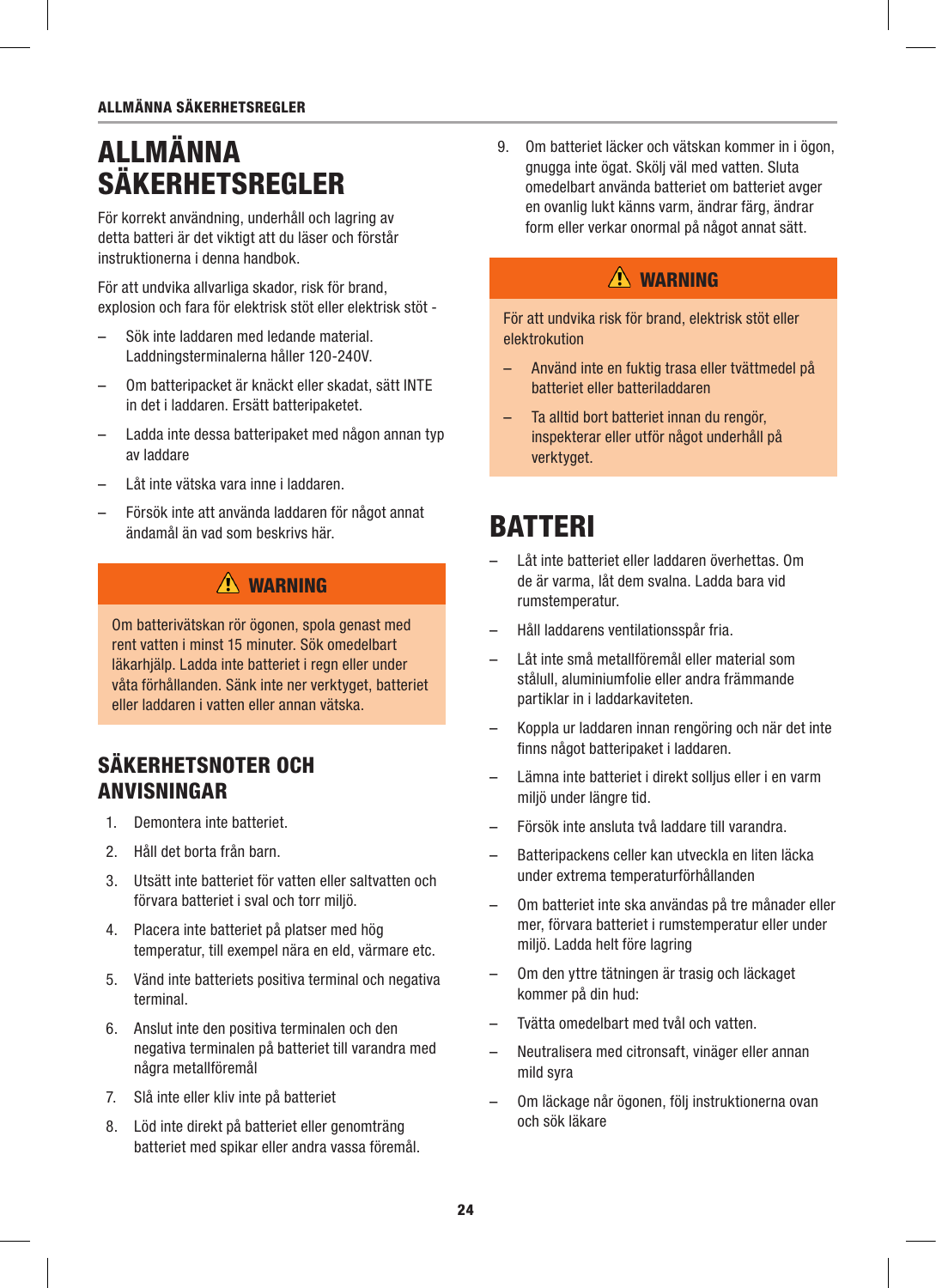### KONTROLL AV BATTERIKAPACITET

Notera: Batteriet levereras inte fulladdat. Det rekommenderas att ladda helt före första användningen för att säkerställa att maximal körtid kan uppnås.

Detta litiumjonbatteri kan laddas när som helst. Ett helt urladdat batteri tar den tilldelade tiden som anges i specifikationsdelen i denna manual

Tryck på batterikapacitetsknappen. LED-lamporna tänds enligt batteriets nuvarande effektnivå.

Se diagram nedan:

| Liahts        | <b>Capacity</b>                               |
|---------------|-----------------------------------------------|
| Solid gron    | Batteriet har mer än 70%<br>kapacitet         |
| Solid blå     | Batteriet har mellan 35%<br>och 70% kapacitet |
| Solid Röd     | Batteriet har mellan 0%<br>och 35% kapacitet  |
| Blinkning Röd | Batteriet måste laddas<br>omedelbart          |

# **A VIKTIG**

Använd inte starka lösningsmedel eller tvättmedel på plasthuset eller plastkomponenterna. Vissa hushållsstädare kan orsaka skador och kan också orsaka chockrisk.

# $\hat{N}$  varning

#### MILJÖSÄKERT BATTERIERFÖRSLAG

Följande giftiga och frätande material finns i de använda batterierna.

### $\triangle$  VARNING

Alla giftiga material måste kasseras på ett specificerat sätt för att förhindra kontaminering av miljön. Innan du bortskaffar skadade eller slitna litiumjonbatterier ska du kontakta ditt lokala avfallsföretag eller den lokala miljöskyddsbyrån för information och specifika instruktioner. Ta batterierna till ett lokalt återvinnings- och / eller bortskaffningscenter, certifierat för Li-ionbortskaffande.

# $\Lambda$  VARNING

Om batteripaketet spricker eller går sönder, med eller utan läckor, ladda inte upp det och använd det inte. Kassera det ordentligt och ersätt det med ett nytt batteri.

För att undvika skador och risk för brand, explosion eller elektrisk stöt och för att undvika skador på miljön:

- Täck batteriets plintar med tung tejp
- Försök INTE ta bort eller förstöra någon av batteriets komponenter
- Försök INTE öppna batteriet
- Om en läcka utvecklas är de frigjorda elektrolyterna frätande och giftiga. Få INTE lösningen i ögonen eller på huden och svälj den inte
- Kassera INTE batterierna i ditt vanliga hushållsavfall
- Bränn INTE
- Placera INTE dem där de kommer att bli en del av deponiet för kommunalt fast avfall
- Ström
- Du SKALL ta dem till ett certifierat återvinnings- eller bortskaffningscenter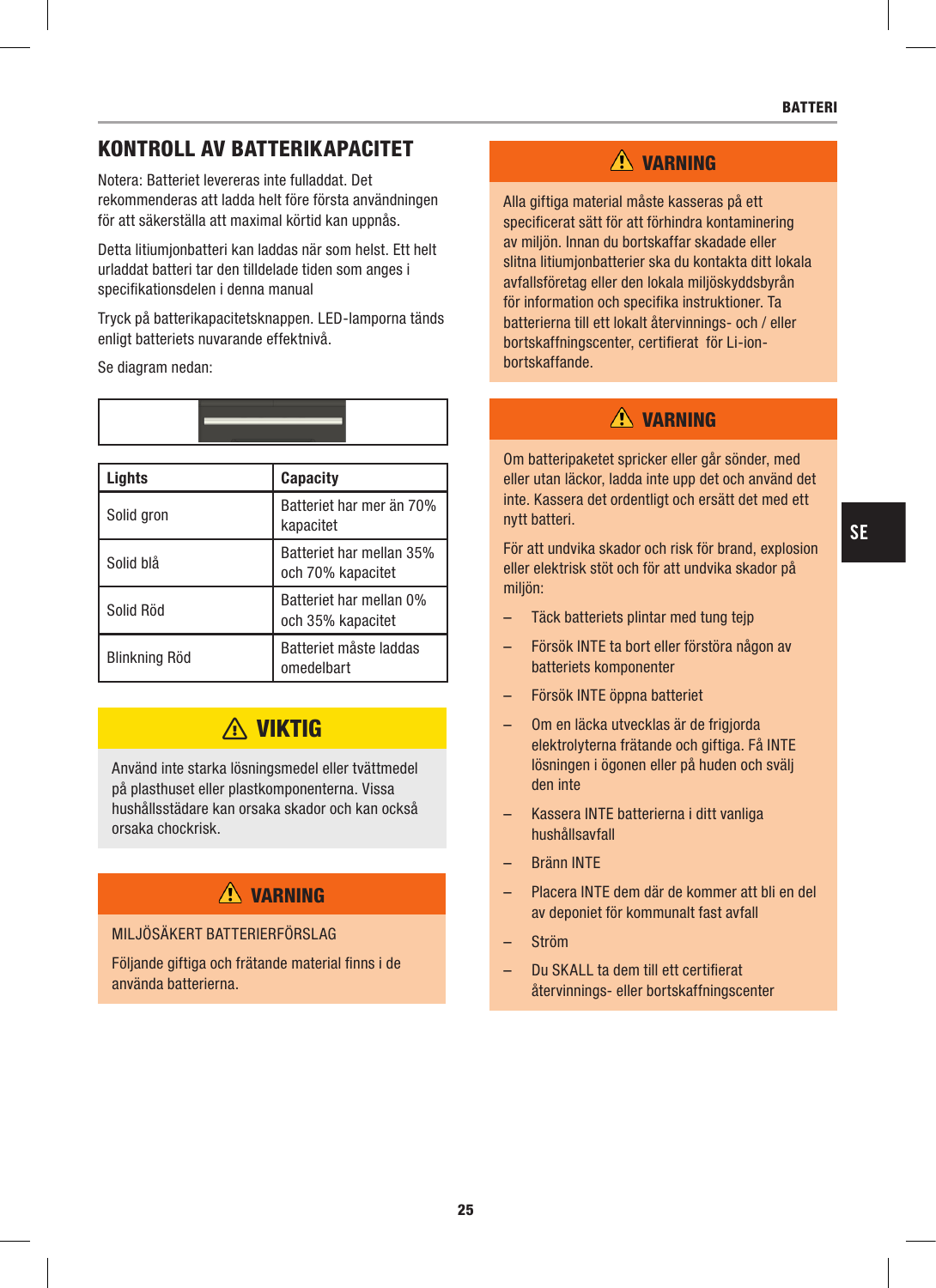# **BATTERILADDARE**

#### LADDNINGSFÖRFARANDE

Observera: Batteriet levereras inte fulladdat. Det rekommenderas att ladda helt före första användningen för att säkerställa att maximal körningstid kan uppnås. Detta litiumjonbatteri kommer inte att utveckla ett minne och kan laddas när som helst.



|                                 | <b>LED STATUS</b>     | <b>DESCRIPTION</b> |  |
|---------------------------------|-----------------------|--------------------|--|
| 凛<br>$\rightarrow$              | <b>Blinkning Gron</b> | Laddning           |  |
|                                 | Solid Gron            | Fullladdad         |  |
|                                 | Solid Röd             | Stå vid makten     |  |
| 纅<br>- 11                       | Blinkning Röd(quick)  | Över temperatur    |  |
| تناز<br>$\overline{\mathbf{x}}$ | Blinkning Röd (slow)  | Laddningsfel       |  |

#### Låg spänning laddning:

Om batteriet har lagrats med lite till ingen laddning under en lång tid, laddaren går i återställningsläge, vilket tar mer tid att ladda batteriet helt. Detta kommer att förbättra batteriets livslängd. När den är fulladdad återgår nästa laddning till standardladdning.

Ett helt urladdat batteri kräver den tilldelade tiden som anges i batterihandboken. Anslut laddaren till ett vägguttag.

Sätt i batteriet i laddaren.

Detta är en diagnostisk laddare. Laddarens LED-lampor tänds i specifik ordning för att kommunicera aktuell batteristatus

Felaktig anmärkning:

När batteriet sätts in i laddaren och statusindikatorn blinkar RÖD, ta bort batteriet från laddaren i 1 minut och sätt sedan in den igen.. Om status-LED blinkar GRÖN, laddar batteriet ordentligt. Om statuslampan fortfarande blinkar RÖD, ta bort batteriet och koppla ur laddaren

i 1 minut. Koppla in laddaren efter 1 minut och sätt i batteriet igen. Om status-LED blinkar GRÖN, laddar batteriet ordentligt. Om statuslampan fortfarande blinkar RÖD, är batteriet defekt och måste bytas ut.

#### Kontrollera laddningen

Om batteriet inte laddas ordentligt:

Kontrollera strömmen vid eluttaget med ett annat verktyg. Se till att uttaget inte är avstängt.

Kontrollera att laddarkontakterna inte har kortslutits med skräp eller främmande material.

Om lufttemperaturen är över 104 ° F eller under 45 ° F, flytta laddaren och batteripaketet till en rumstemperaturplats.

# $\triangle$  varning

Om batteriet sätts in i laddaren när det är varmt eller varmt kan lampan CHARGING LED på laddaren tändas och tänds RÖD. Om detta inträffar låt batteriet svalna inuti laddaren i upp till 30 minuter. Laddningen bör starta automatiskt när batteriet har svalnat.

#### LADDARE MONTERING

- 10. Denna laddare kan installeras hängande på en vägg med två # 8 skruvar (ingår inte).
- 11. Leta reda på placeringen för laddaren som ska monteras på väggen.
- 12. Använd fyra skruvar (ingår ej) om du fäster på träbultar.
- 13. Borra två hål på mitten 5,5 tum. Bortsett från att se till att de är vertikalt i linje.
- 14. Använd väggankare (ingår ej) och skruvar för att fästa laddaren på väggen vid fästning på gipsvägg.

Observera: Om batteriet och laddaren inte kommer att användas på länge tar du bort batteriet från laddaren och drar ut nätkontakten.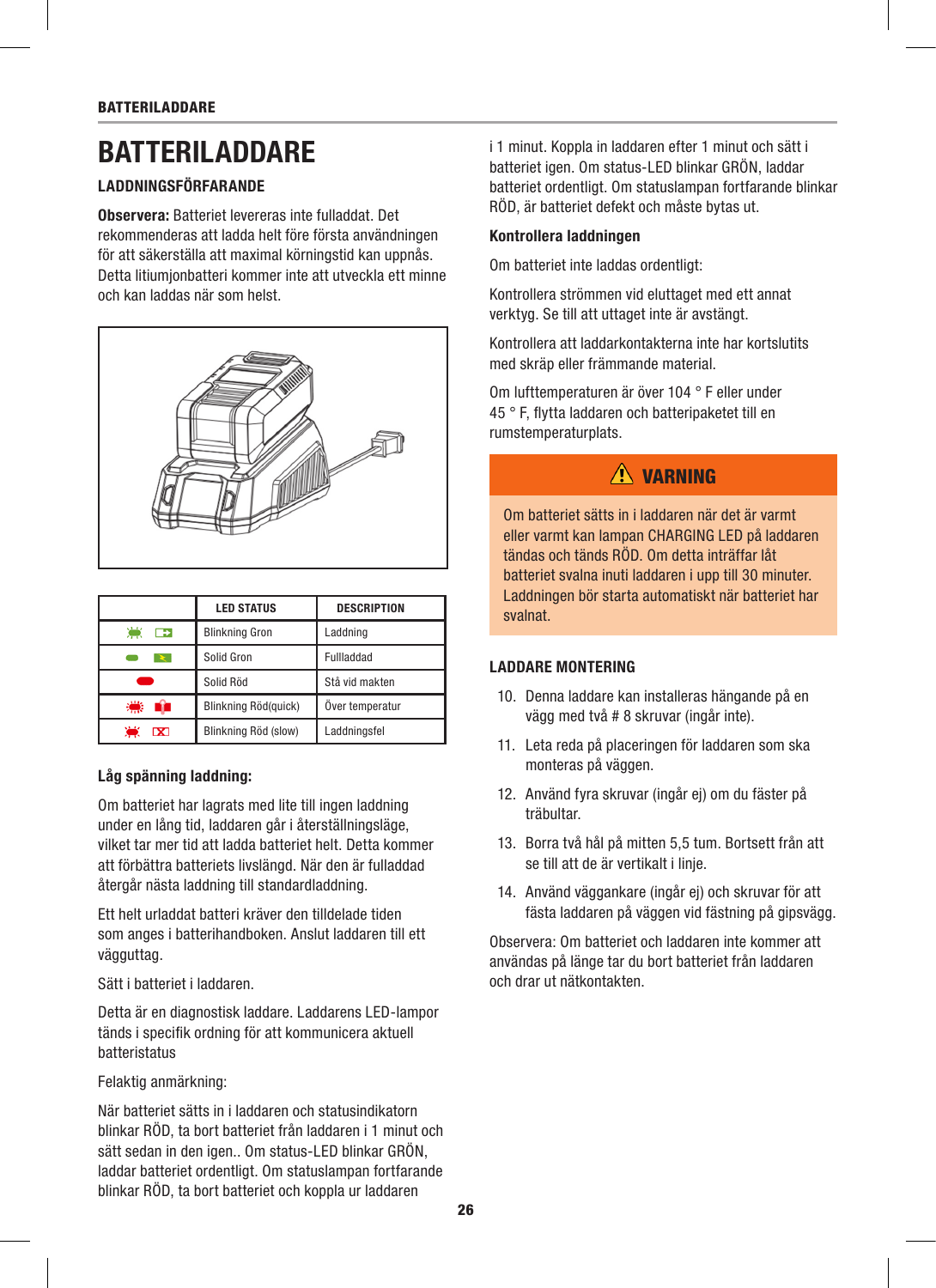# UNDERHÅLL

### **A** VARNING

För att undvika personskador och risken för brand och elektriska stötar, ta bort batteripaketet innan du justerar, inspekterar och rengör fläkten.

#### Städning

Ta bort batteriet.

- Borsta eller blåsa dammtunna skräp ur luftventilerna med tryckluft eller vakuum. Håll luftventilerna fria från hinder, sågspån och flis. Spraya, tvätta eller fördjupa luftventilerna i vatten.
- Torka av höljet och plastkomponenterna med en fuktig. mjuk trasaAnvänd inte starka lösningsmedel eller tvättmedel på plasthuset eller plastkomponenterna. Vissa hushållsstädare kan orsaka skador och orsaka chockrisk.

#### Batteripaket

- Förvara batteriet helt laddat
- När lampan på laddaren lyser grönt tar du bort batteriet från laddaren och kopplar ur laddaren från uttaget.
- Förvara inte batteriet på verktyget.
- Efter laddning kan batteriet förvaras i laddaren så länge laddaren inte är ansluten.

#### Laddareunderhåll

Håll laddaren ren och fri från skräp. Do not allow foreign material to get into the recessed cavity or onto the contacts. Torka av laddaren med en torr, mjuk trasa. Använd inte lösningsmedel eller vatten och placera inte laddaren under våta förhållanden. Koppla ur laddaren när det inte finns något batteripaket i den.

Ladda batterierna helt innan de placeras i förvaring.

Förvara laddaren vid normal rumstemperatur. Förvara den inte på överdriven värme. Använd inte laddaren i direkt solljus. Ladda upp vid rumstemperatur mellan 45 'F och 104' F (7'C och 40 'C). Om batteripaketet är varmt, låt det svalna inuti laddaren. Batteriet börjar laddas när det har återgått till rumstemperatur.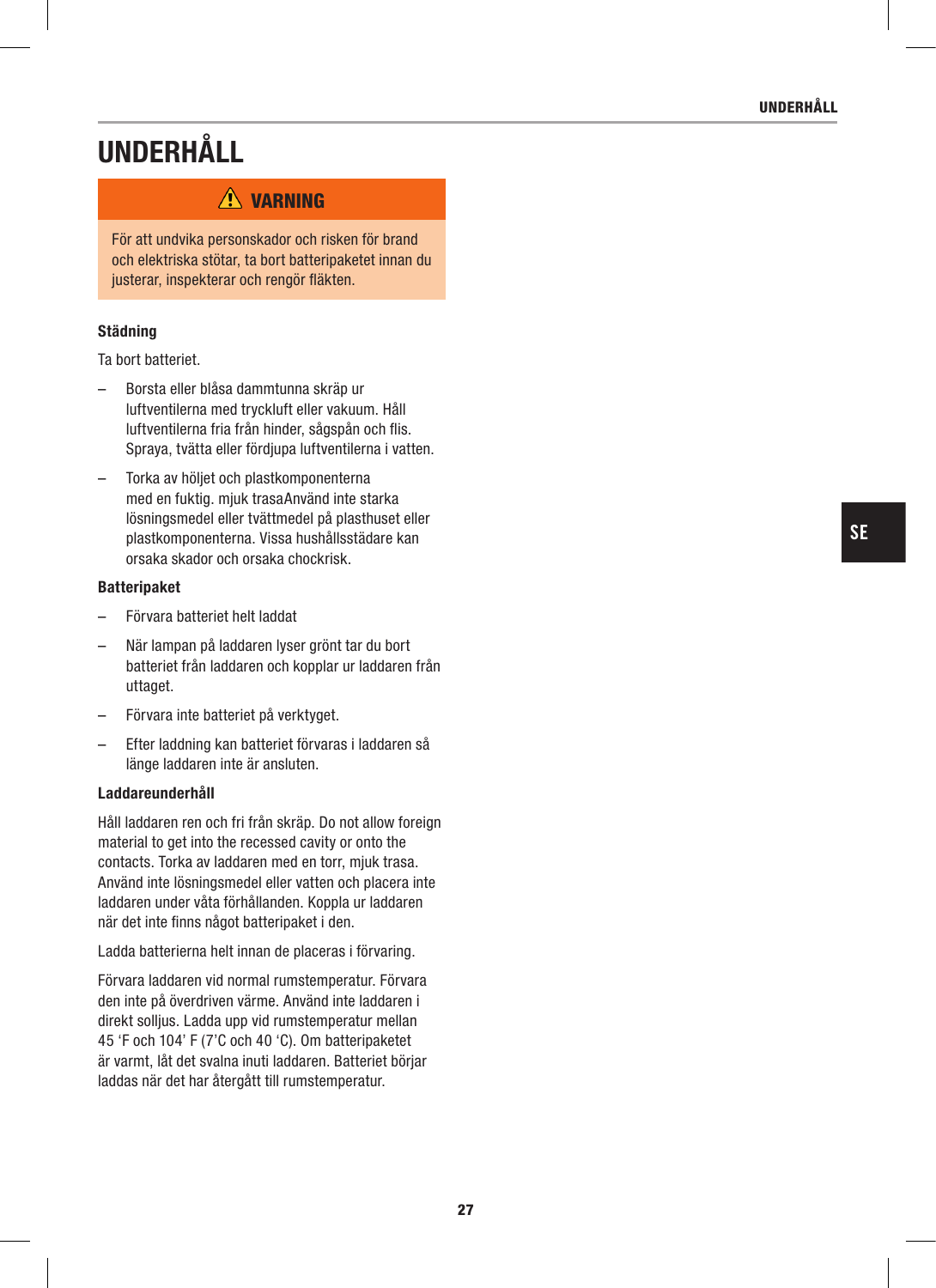# WARRANTY PAGE

#### Returns

We offer a no quibble 30 day money back quarantee for all goods shipped correctly that are not required. The buyer will be responsible for the return postage and packing charges and any original shipping charges are non refundable. Goods should be returned in a condition suitable for resale and where possible should be returned in their original packaging.

Goods which are manufactured specifically for an order and shipped correctly are not returnable.

If the wrong item is received it is the responsibility of the buyer to notify us in writing within 7 days of receipt. Arrangements will then be made for the incorrect item to be collected and a replacement item to be dispatched

#### **Warranty**

#### Warranty Qualifications

We at Warrior understand the importance of warranty for service & repair, we offer a standard 3 Year (Tools Only) & 1 year (Battery Only) warranty without the need for registering your purchase.

Please view the limitations below and read the full T&C's about the warranty offered on a particular product.

All we require is the either a copy of the original proof of purchase or an invoice supplied from retailer at the time of purchase to enable the claim to be raised. Please keep your proof of purchase safe for the duration of your terms, in the unfortunate event you need our technical support we will ask for this to be provided on each claim, NO proof of purchase any warranty claim will be delayed or rejected.

Transportation charges on any product or part(s) submitted for repair or replacement under this warranty are the sole responsibility of the purchaser. This warranty only applies to the original purchaser and is not transferable.

#### Do Not Return the Unit to the Place of Purchase

Contact Technical Support and we will troubleshoot any issue via phone or e-mail. If the problem or issue is not resolved by this method, we will, at its option, authorise an evaluation, repair or replacement of the defective product, part(s) or component at our own Service Centre workshop. If and when an product has to be replaced in most cases it will be on a like for like basis not old for new. We will provide you with a case number for warranty service and this can be monitored through your login account. Please keep it for future reference. Repairs or replacements without prior authorization, or at an unauthorized repair facility, will not be covered by this warranty. We do have warranty exclusions for customers outside the United Kingdom please see our full T&C's.

#### Warranty Exclusions

#### THIS WARRANTY DOES NOT COVER THE FOLLOWING:

#### NORMAL WEAR

Your product needs periodic parts and service to perform well. This warranty does not cover repair when normal use has exhausted the life of a part or the equipment as a whole.

INSTALLATION, USE AND MAINTENANCE

This warranty will be voided and (or) not apply to parts or labour if your product is deemed to have been misused, neglected, involved in an accident, abused, overloaded beyond the limits, modified, installed improperly or connected incorrectly to any electrical component or system for battery charging. Normal period maintenance is not covered by this warranty.

#### Other Exclusions

This warranty excludes:

- cosmetic defects such as paint, decals, stickers or accessory tools
- service parts including blades, string, chains, bars or bags
- any electrical component other than main control unit like fuses, connectors, dials, knobs or levers.
- failures due to acts of God and other force majeure events beyond the manufacturer's control
- problems caused by parts that are not original
- alteration or modification(s) made by any party other than the manufacturer
- any third party electrical equipment
- All batteries supplied Over 1 Year Old.

Limits of Implied Warranty and Consequential Damage

BPE Holdings (Warrior Eco Power Equipment) disclaims any obligation to cover any loss of time, use of this product, freight, or any incidental or consequential claim costs by anyone using this product.

THIS WARRANTY IS IN LIEU OF ALL OTHER WARRANTIES, EXPRESS OR IMPLIED, INCLUDING WARRANTIES OF MERCHANTABILITY OR FITNESS FOR A PARTICULAR PURPOSE.

A unit provided as an exchange will be subject to the warranty of the original unit. The length of the warranty governing the exchanged unit will remain calculated by reference to the purchase date of the original unit. This warranty gives you certain legal rights which may change from country to country. Your country may also have other rights you may be entitled to that are not listed within this warranty.